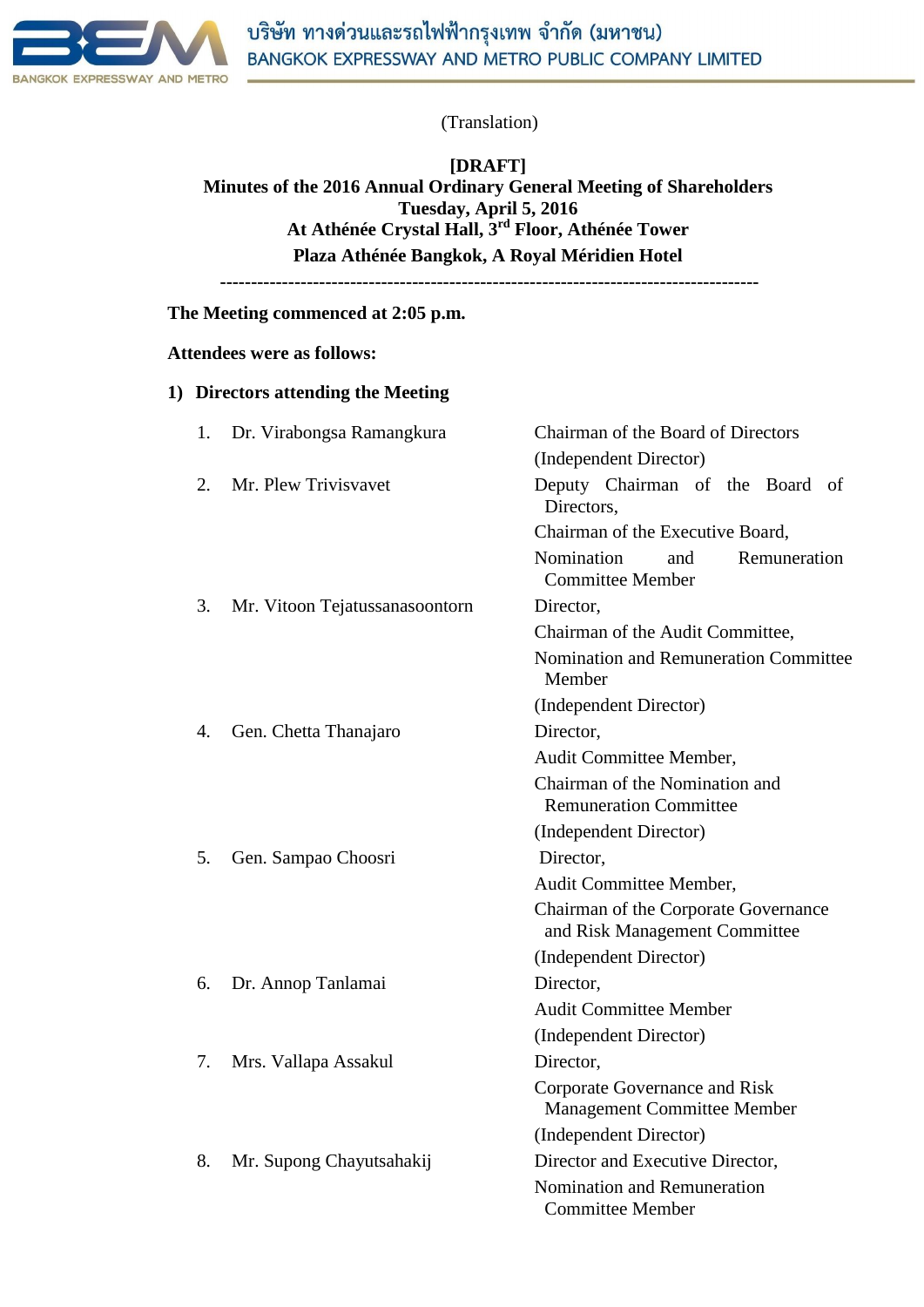| 9. | M.L. Prasobchai Kasemsant          | Director                                                          |
|----|------------------------------------|-------------------------------------------------------------------|
|    | 10. Mr. Werapong Suppasedsak       | Director                                                          |
|    | 11. Mr. Panit Dunnyatanachit       | Director                                                          |
|    | 12. Mr. Tana Janusorn              | Director                                                          |
|    | 13. Mr. Theeraphan Tachasirinugune | Director                                                          |
|    | 14. Dr. Sombat Kitjalaksana        | Director, Executive Director,                                     |
|    |                                    | Corporate Governance and Risk<br>Management Committee Member, and |
|    |                                    | <b>Managing Director</b>                                          |
|    | 15. Mrs. Payao Marittanaporn       | Director, Executive Director,                                     |
|    |                                    | Corporate Governance and Risk                                     |
|    |                                    | Management Committee Member, and                                  |
|    |                                    | <b>Managing Director</b>                                          |

# **2) Director not attending the Meeting**

| 1. Mr. Phongsarit Tantisuvanitchkul | Director, Executive Director, and  |  |  |
|-------------------------------------|------------------------------------|--|--|
|                                     | Corporate Governance and Risk      |  |  |
|                                     | <b>Management Committee Member</b> |  |  |
|                                     | (requested to be excused from the  |  |  |
|                                     | Meeting since he was engaged in    |  |  |
|                                     | another business)                  |  |  |

## **3) Executives attending the Meeting**

**4) Auditor**

| 1. | Mr. Sanguan Kunatinun         | Deputy Managing Director: Expressway<br>Engineering                          |
|----|-------------------------------|------------------------------------------------------------------------------|
| 2. | Mrs. Sudruthai Prommart       | Deputy Managing Director: Expressway<br>Operation                            |
| 3. | Mr. Phakpoom Thaweewittayarut | Deputy Managing Director:<br><b>Administration and Company Secretary</b>     |
| 4. | Miss Panan Tosuwanthaworn     | Deputy Managing Director: Finance                                            |
| 5. | Mr. Witoon Hatairatana        | Deputy Managing Director: Railway<br><b>System Operation and Engineering</b> |
| 6. | Miss Pornpimol Chirtchoochai  | <b>Deputy Managing Director: Business</b><br>Development                     |
| 7. | Mr. Alvin Gee                 | <b>Deputy Managing Director: Operation</b><br>Support                        |
| 8. | Mrs. Manatsavee Subchavaroj   | <b>Assistant Managing Director:</b><br>Compliance Unit                       |
|    | <b>Auditor</b>                |                                                                              |
| 1. | Miss Siraporn Ouaanunkun      | <b>EY Office Limited</b>                                                     |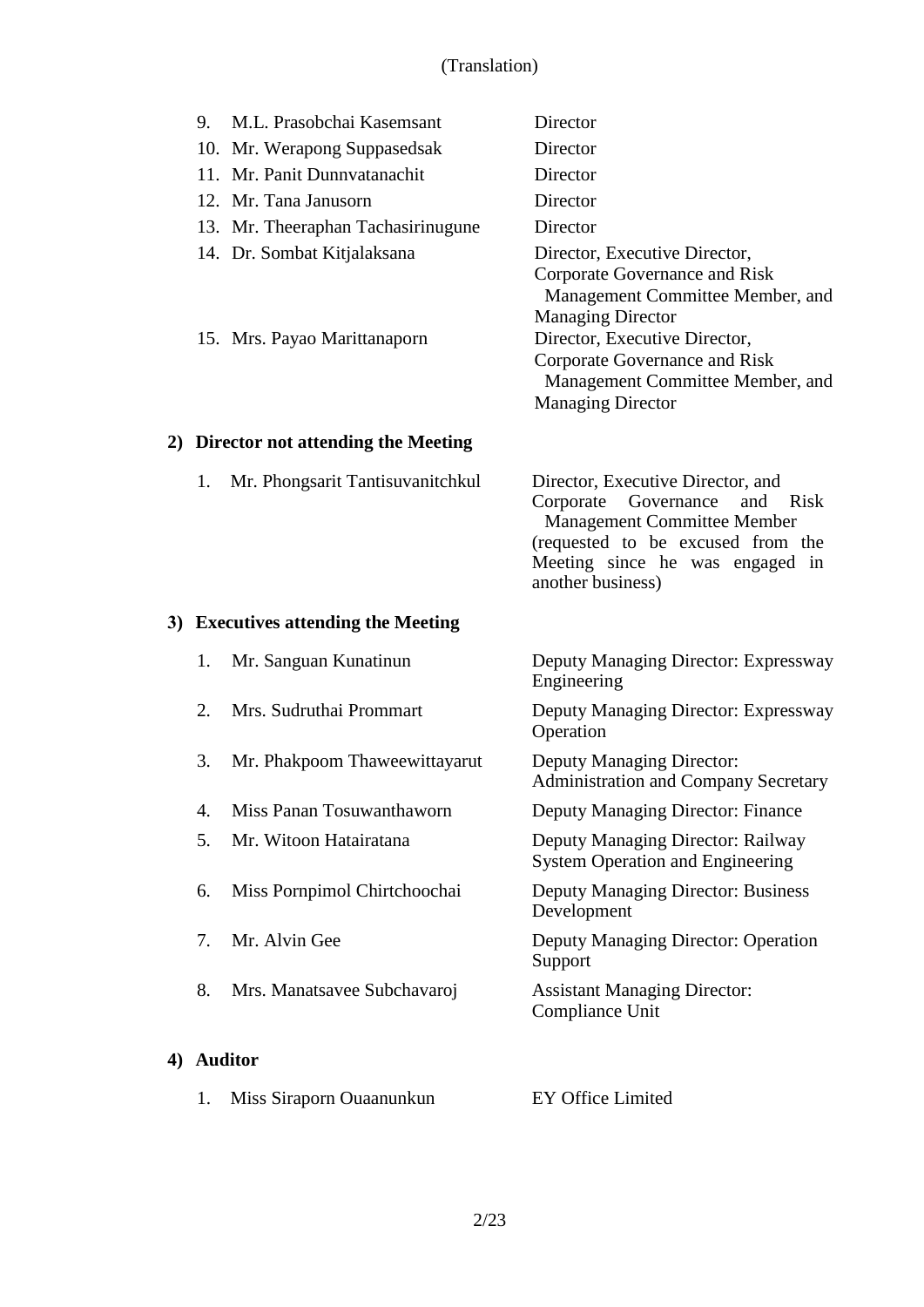## **5) Legal Advisors**

| 1. Mr. Kitipong Urapeepatanapong | Baker & McKenzie Co., Ltd.                        |
|----------------------------------|---------------------------------------------------|
| Miss Sawitree Treenawarut        | The Legists Group<br>(Examiner of voting results) |

## **6) Financial Advisor**

1. Mr. Watcharin Lertsuwankul Advisory Plus Co., Ltd.

## **7) Representative of Shareholders' Right Protection Volunteers**

1. Mrs. Thipaporn Unsiri

## **8) Attending Shareholders**

As at the closing date of the share register for collection of names on March 11, 2016, the total number of shareholders who had the right to attend the Meeting was 48,417 shareholders with the total of 15,285,000,000 shares sold. There were a total of 2,626 shareholders attending the 2016 Annual Ordinary General Meeting of Shareholders, both in person and by proxy, which commenced at 2:05 p.m., holding among them 10,593,285,626 shares or 69.3051 percent of the total number of shares sold. As at the closing of the registration, there were a total of 3,206 shareholders, holding among them 10,710,692,237 shares or 70.0732 percent of the total number of shares sold, thereby constituting the quorum in accordance with the Articles of Association of the Company, which stipulate that there shall be not less than 25 shareholders holding in aggregate not less than one-third of the total number of shares sold.

Among 3,206 shareholders attending the Meeting, Mr. Vitoon Tejatussanasoontorn, Chairman of the Audit Committee, who was an Independent Director, attended the Meeting as proxy for 867 shareholders, holding among them 1,695,749,647 shares.

Prior to proceeding with the Meeting in accordance with the Agenda, the Chairman requested the Company Secretary to inform the Meeting of the Company's proceedings for the Ordinary General Meeting of Shareholders and vote casting.

**The Company Secretary** clarified to the Meeting that the details of procedures for vote casting and rules for counting of votes were described on page 34 of the Notice of the Meeting as delivered to shareholders, which may be summarized as follows:

1. Votes cast by shareholders appointing their proxies on the respective agenda items were collected and recorded by the Secretary for processing in advance in computer to ensure the rapidity of the Meeting, and verified by the legal advisor from The Legists Group.

This included votes of shareholders appointing Mr. Vitoon Tejatussanasoontorn, independent director, as their proxy to attend the Meeting and casting their votes on each agenda item.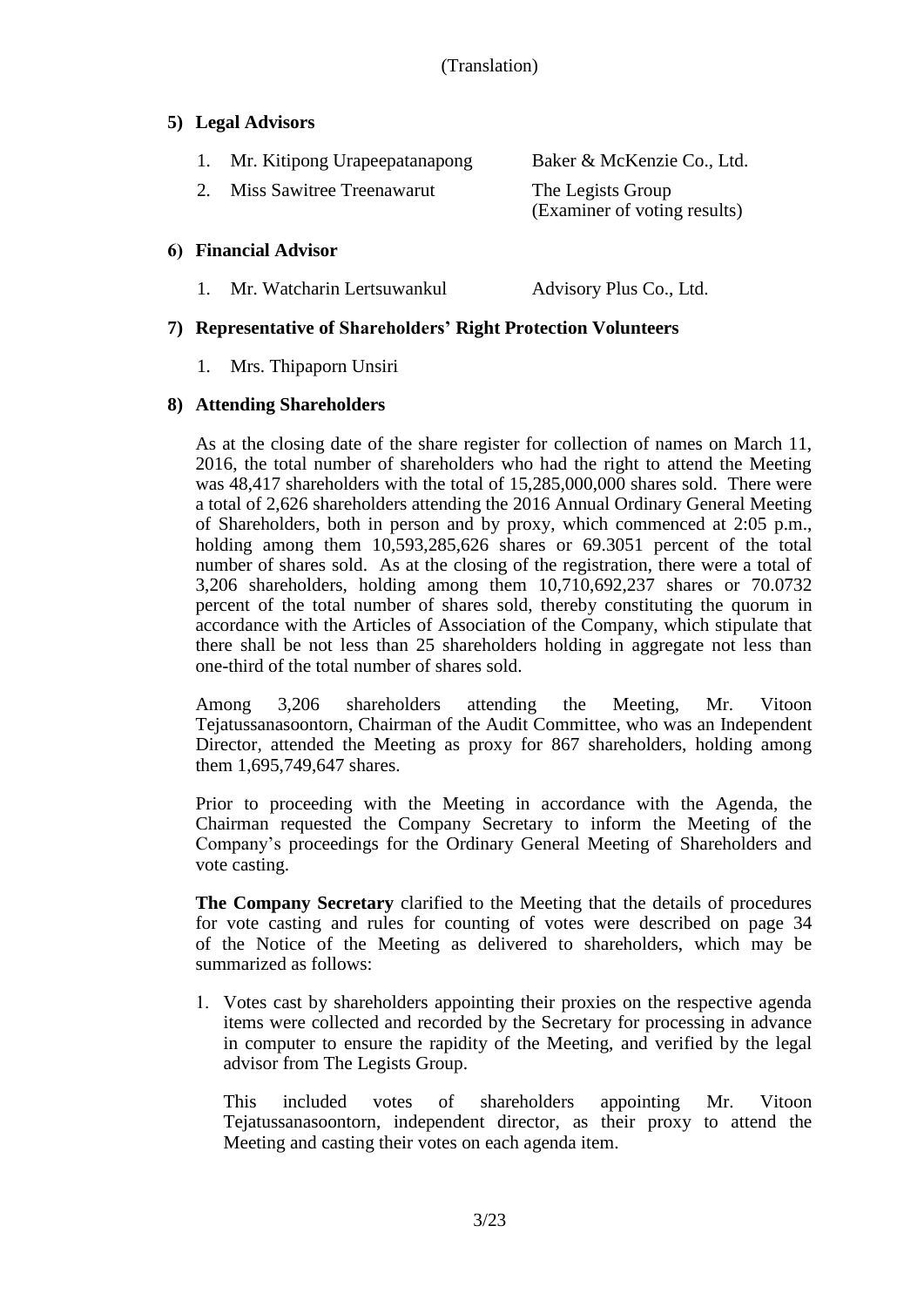- 2. As for shareholders attending the Meeting in person, to expedite vote counting, only shareholders intending to vote against or abstain would use the voting cards as provided by the Secretary, and raise their hands for officers to collect only the voting cards that vote against or abstain, therefore, all remaining votes shall be deemed to vote for.
- 3. To ensure the transparency of vote counting, two representative shareholders were thus invited to witness the vote counting with the legal advisor at the vote counting examination point.

In examination of the vote counting, two shareholders, namely, Mr. Sutthichai Chaikittirattana and Miss Phatthira Wallopsiri, volunteered to witness the vote counting with Miss Sawitree Treenawarut, the legal advisor from The Legists Group.

## **Item 1 Acknowledgement of the Company's operational results for the year 2015**

The Chairman informed the Meeting that the Board of Directors considered the matter and deemed it appropriate to propose that the Meeting of Shareholders approve the statement of financial position and the statement of income for the year ended December 31, 2015, which were reviewed by the Audit Committee and the Board of Directors, and audited by the Company's auditor, per the details in the summary of financial information for 2015.

The Chairman requested Mrs. Payao Marittanaporn, Managing Director, to clarify the details to the Meeting.

**Mrs. Payao Marittanaporn, Managing Director**, clarified the operational results for 2015 that Bangkok Expressway and Metro Public Company Limited or BEM was registered for amalgamation on December 30, 2015 and its securities were first traded on the Stock Exchange of Thailand on January 5, 2016, as widely accepted by investors, not to mention that BEM securities were also rated in SET 100, as well as selected for calculation in MSCI Global Index.

In 2015, the Company had net profit attributable to equity holders in the amount of Baht 2,650 Million, and its revenues increased, both toll and fare revenues, namely, toll revenue increased by Baht 330 Million or representing 3.9 percent from the increasing traffic volume on the expressway, and fare revenue increased by Baht 126 Million or representing 5.6 percent from the growth of the number of passengers and the adjustments to fare rates. However, the Company's expenses increased from the previous year by Baht 729 Million, which mostly represented cost of toll, cost of fare box, and expenses relating to repurchase of debentures, and as a result, its net profit in 2015 slightly decreased from the previous year.

The total assets as at the end of 2015 amounted to Baht 78,120 Million, which increased from the previous year by 11.56 percent. The shareholders' equity as at the end of 2015 amounted to Baht 29,130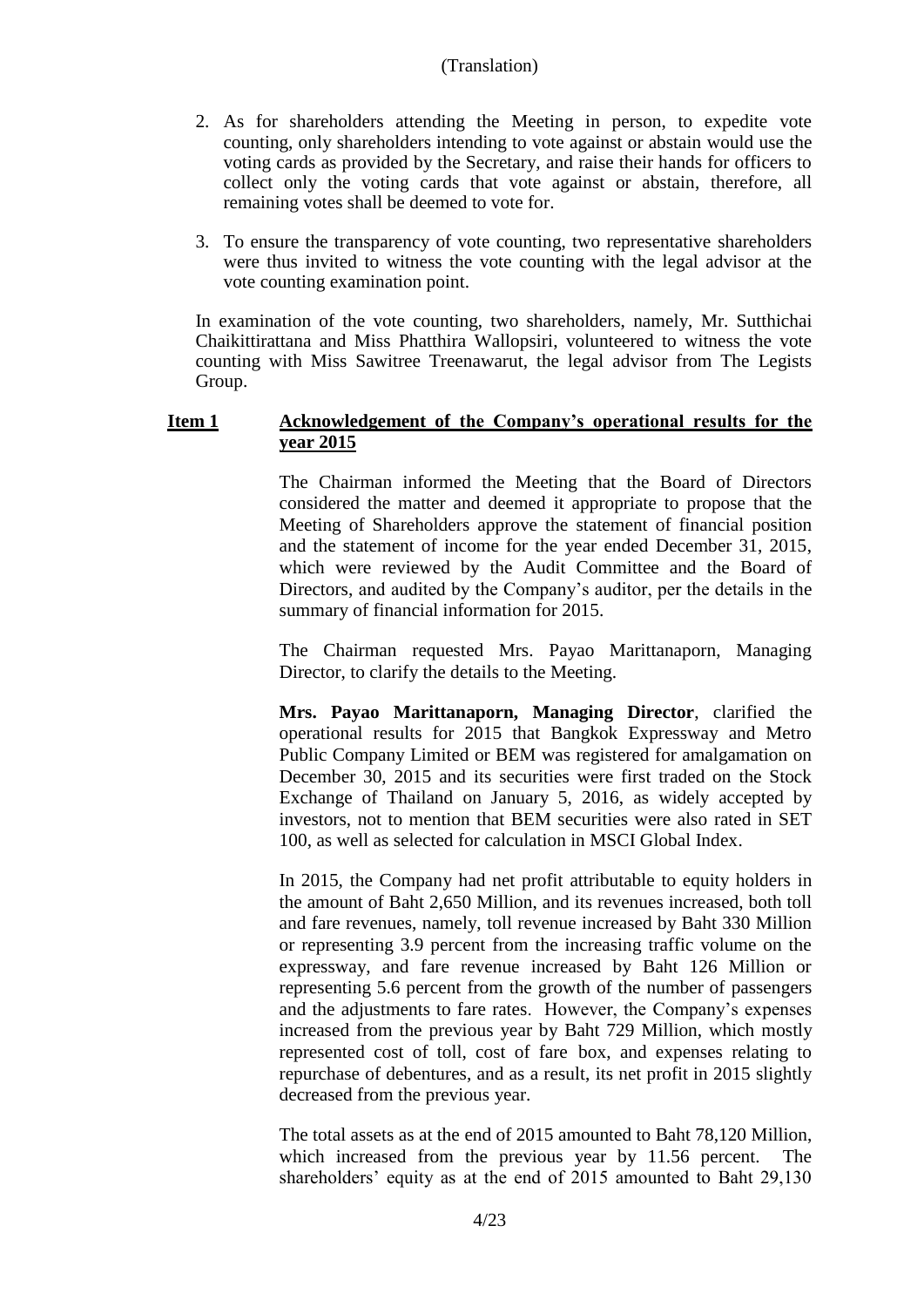Million, which increased from the previous year by 11.15 percent. In 2016, the Si Rat – Outer Ring Road Expressway would be opened for service in and around August 2016, and the MRT Purple Line would be opened for service on August 12, 2016, both of which would increase the Company's revenues.

The Chairman allowed shareholders to make inquiries and provide opinions.

**Mr. Thongin Saengngam, shareholder**, inquired about an item in the Notice of the Meeting why there was no any item for approval of the Minutes of the Joint Shareholders' Meeting held on December 28, 2015 at Queen Sirikit National Convention Center. He kept requesting the Minutes of the Meeting from the Company and the Stock Exchange of Thailand, and he was informed by the Stock Exchange's official that the Stock Exchange already received the complete Minutes of the Joint Shareholders' Meeting from the Company within the timeframe. However, he and others did not receive such Minutes. In such Joint Shareholders' Meeting, Mr. Thongin was of the opinion that the Company's appointment of Dr. Virabongsa Ramangkura as Chairman of the Meeting was not complied with the Laws, and Mr. Thongin and his associates filed their petition requesting the Civil Court to revoke all resolutions of such Meeting, while the Company appointed its lawyer for defence.

**Mrs. Thipaporn Unsiri, representative of shareholders' right protection volunteers**, proposed that the Meeting have shareholders make inquiries which were pertinent to each item in a constructive way for the benefit of shareholders as a whole.

**Mr. Thammanoon Chulmaneechote, shareholder**, disagreed with such proposal of the representative of right protection volunteers on the grounds that shareholders could exercise their rights under the Public Limited Companies Act and this Meeting was delayed for approximately 10 minutes which was not within the timeframe as specified in the Notice of the Meeting, and he then requested the Meeting to comply with the law and the corporate governance.

**Mr. Somchai Suchartcharoenying, shareholders**, inquired about the Company's operations, by requesting the Board to report the results of progress of construction of the Si Rat – Outer Ring Road Expressway, which would be opened for service in August 2016, to the Meeting of Shareholders, and whether or not its service opening date would be according to schedule.

**Mrs. Payao Marittanaporn, Managing Director**, clarified to the Meeting that the Si Rat – Outer Ring Road Expressway Project was scheduled to be opened for service under the Concession Agreement in the middle of December 2016, however, this project was constructed ahead of schedule, which was currently completed at 92.6 percent of all action plans. Civil works were expected to complete by May 2016.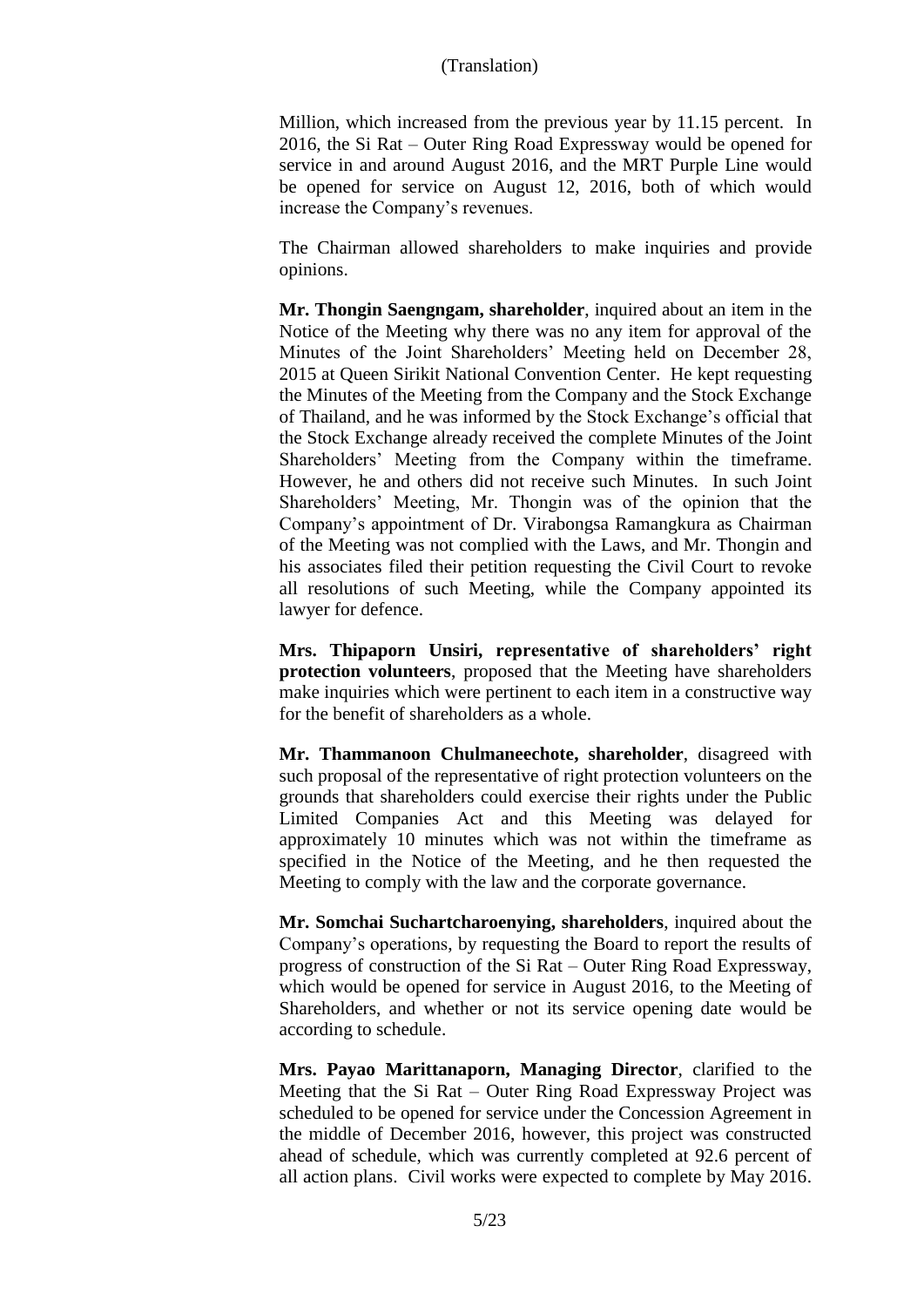This project was expected to open for service at the end of July or at the beginning of August 2016. This expressway covered a total distance of 17 kilometers so it was expected that the volume of vehicles using the service in the first year was approximately 88,000 trips per day. There were eight connections with the project, comprising:

- 1. Connection with the Western Kanjanapisek Road to enter Chim Phli Toll Plaza;
- 2. Connection with Ratchaphruek Road to enter Taling Chan Toll Plaza;
- 3. Connection with Boromarajonani Elevated Road (inbound) or the entrance of Chaiyaphruek Road to enter Boromarajonani Toll Plaza;
- 4. Connection with Sirindhorn Road, Terd Phrakiat Road, and areas surrounding the Bang Bamru Railway Station to enter Bang Bamru Toll Plaza;
- 5. Connection with Charansanitwong Road and (future) Kiak Kai Bridge Project to enter Bang Phlat Toll Plaza;
- 6. Connection with Charansanitwong Road in front of the Electricity Generating Authority of Thailand (EGAT) to enter Bang Kruai Toll Plaza;
- 7. Connection with Pracharat Sai 1 Road, Ratchadapisek Road (Phra Nakhorn), Phibun Songkhram Road to enter Rama VII Bridge Toll Plaza, which would serve as inbound and outbound;
- 8. Connection with the Si Rat Expressway to enter Bang Sue 1 and Bang Sue 2 Toll Plazas, including connection with Kamphaeng Phet 2 Road to enter Kamphaeng Phet 2 Toll Plaza.

**Mr. Somchai Suchartcharoenying, shareholders**, further inquired about progress of construction of the MRT Purple Line Project, and whether or not its service opening date would be according to schedule.

**Dr. Sombat Kitjalaksana, Managing Director**, clarified to the Meeting that the MRT Purple Line Project, Bang Yai – Bang Sue Section, was previously expected to complete in December 2016, and it was accelerated to be opened for service ahead of time for four months. However, before opening it for service, test runs must be conducted to integrate the operation system of the MRT Purple Line Project with that of the M.R.T. Chaloem Ratchamongkhon Line. Furthermore, the Company entered into the agreements with four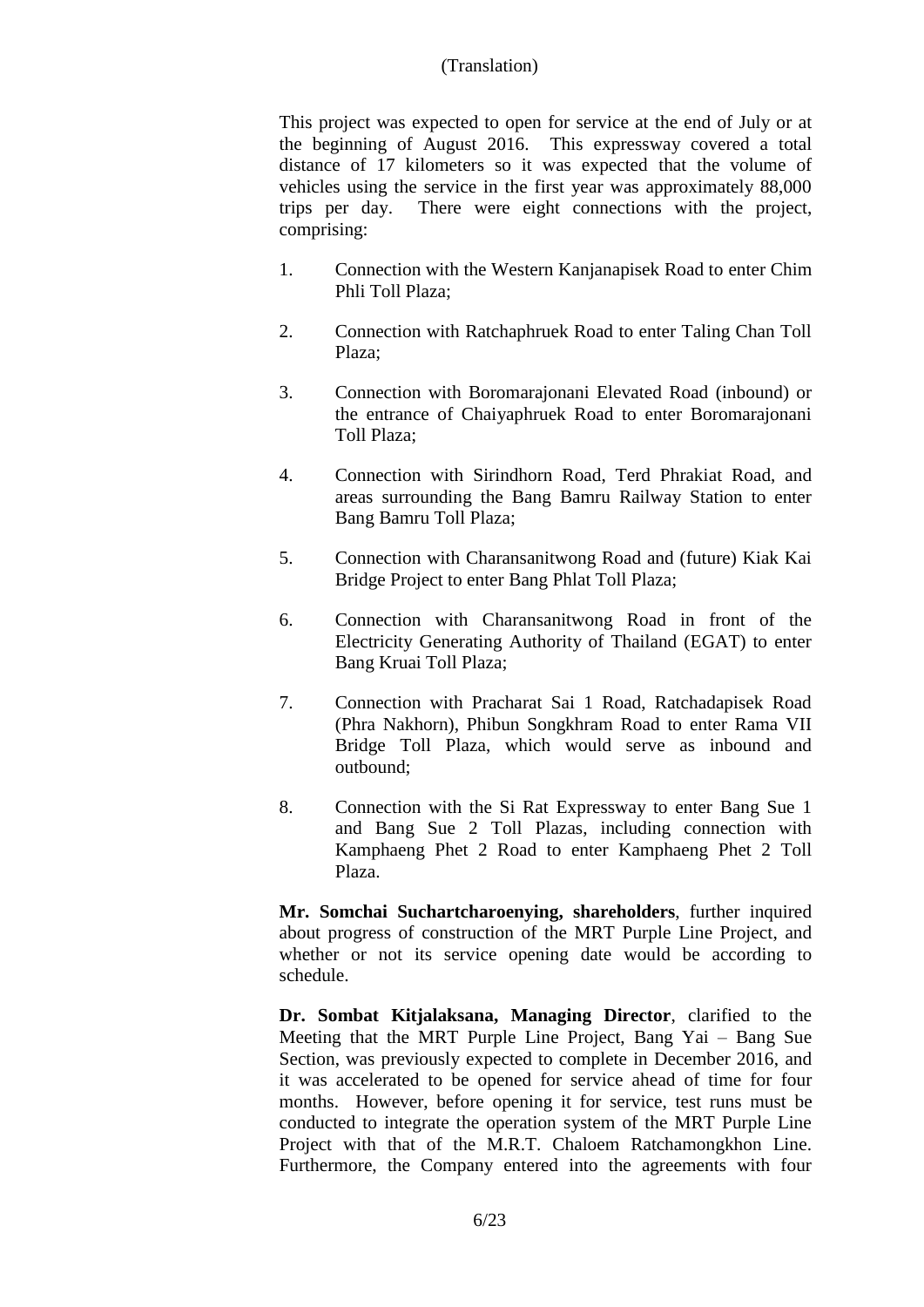contractors which were required to conduct test runs together, for example, test by way of trial by passengers, simulation of situations, commissioning until the independent engineering team was of the opinion that it could be opened for service under the specified standard requirements in order to ensure the standard systems and the safety of service users. Should the system integration test meet standards in all respects, such project would be officially opened for service.

**The Chairman** was of the opinion that the Company should invite interested shareholders to witness the commissioning of the MRT Purple Line Project.

**Dr. Sombat Kitjalaksana, Managing Director**, further clarified that before opening the MRT Purple Line Project for service during June 2016, the Company would invite in writing shareholders, who were regarded as the Company's owner which should be the first passengers of the Company, to make a trial running on the date and at the time as specified, divided into the morning trip (7:00 - 9:00 a.m.) and the evening trip (4:00 - 6:00 p.m.), whereby they could use only stations available for service but exit through any stations, so as to appropriately distribute the number of service users, and should they have any question, they could contact the Company.

**Mr. Somchai Suchartcharoenying, shareholders**, was of the opinion that the sooner the Company could expedite opening the MRT Purple Line Project for service, the more profit the Company would gain, and would help alleviated traffic problems during rush hours.

**The Chairman** clarified that the Company's projects were mostly completed ahead of schedule and early opened for service.

**Mr. Somchai Suchartcharoenying, shareholders**, inquired about progress of connection of Tao Poon Station and Bang Sue Station, whereby he was of the opinion that should the Company accept to make a connection between both stations, it would be more convenient for passengers by which they had no need to get on/off Tao Poon Station to take the metro at Bang Sue Station.

**Dr. Sombat Kitjalaksana, Managing Director**, clarified that in respect of the MRT Extension Project connecting between Bang Sue Station and Tao Poon Station, the Company negotiated with the MRTA to reach a conclusion. Currently, it was in the process of consideration of the Council of Ministers.

**Mrs. Thipaporn Unsiri, representative of shareholders' right protection volunteers**, inquired whether or not the Company intended to participate in the anti-corruption campaign organized by IOD to ensure transparency in the Company's administration.

**Mrs. Payao Marittanaporn, Managing Director**, clarified as follows: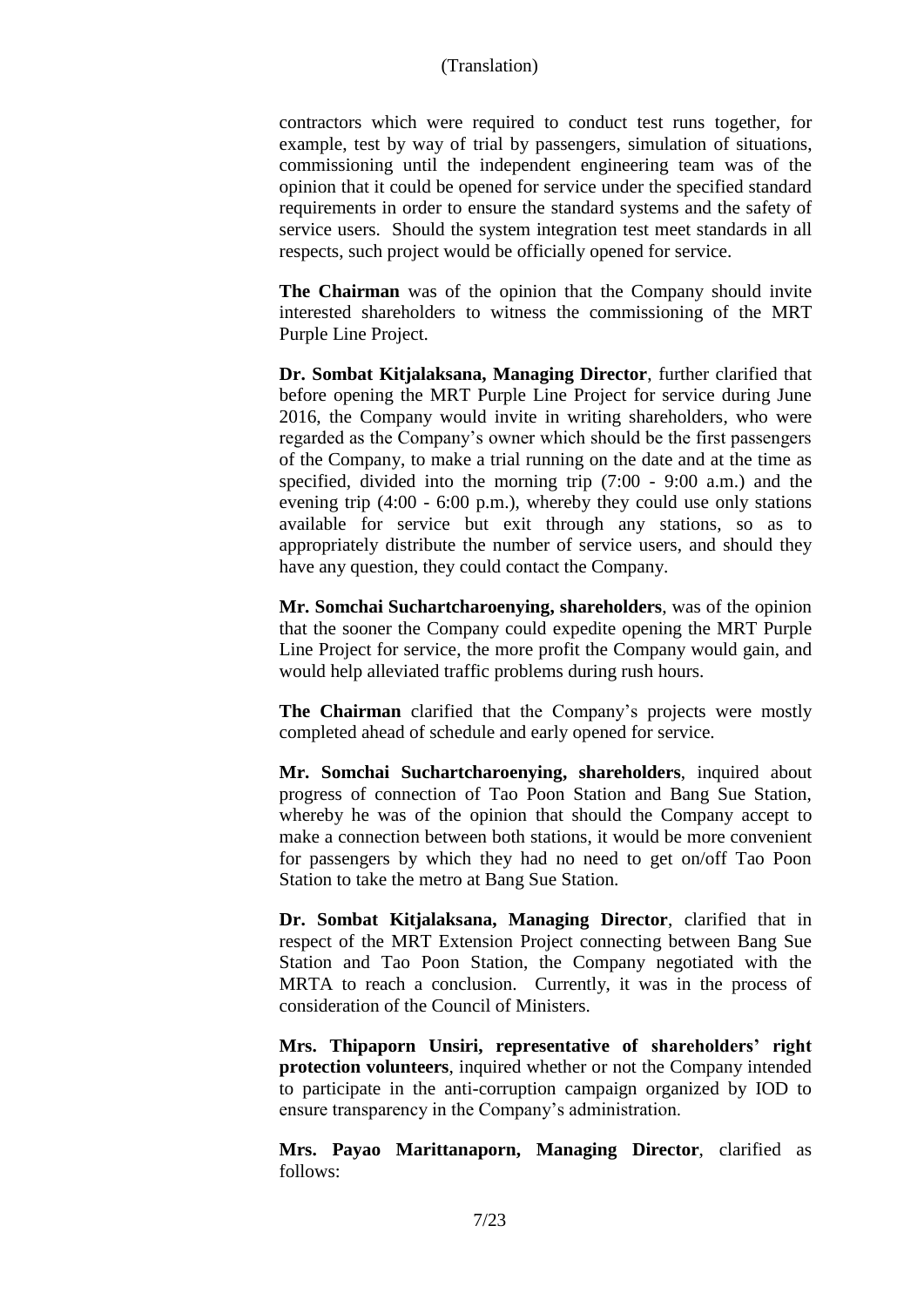- 1. The Company set out an anti-corruption policy by formulating guidelines for proper conduct of directors, executives and staff via the code of business ethics of the Company.
- 2. Prior to the amalgamation, BECL and BMCL received level 3 in the assessment of Anti-Corruption Progress Indicator from IOD, which was improved from level 2.
- 3. After the amalgamation into BEM, it was currently in the process of study and collection of information for use in assessment of an overview of both businesses, namely, expressway and metro.

**Mr. Phaibun Phongphutthiphun, shareholder**, asked the following questions:

- 1. Why were metro cards as received in the Meeting of Shareholders unable to activate?; and
- 2. Should the Company bid for the PPP Fast Track, how was its plan on selecting source of funds ? Was it required to increase capital?

**Dr. Sombat Kitjalaksana, Managing Director**, clarified that outdated metro cards would be no longer used due to the Company's development of its system to accommodate the common ticketing system in order for metro cards to be activated both in the MRT Purple Line Project and the MRT Blue Line Project.

**Mrs. Payao Marittanaporn, Managing Director**, further clarified to the Meeting in relation to the policy on management of source of fund for investment in various projects that the amalgamation was made to ensure synergy between the strength of BECL and the growth capacity of BMCL. In implementing the Fast Track project, although it required high investment, the Company had retained earnings and operating profits each year, not to mention the source of funds from loans with low-finance cost. These were adequate for management in such a same manner as construction of the Si Rat – Outer Ring Road Expressway which required investment of approximately Baht 25,000 Million. As a result, it was not necessary for the Company to increase capital, but there were only utilization of capital from its operations with application for additional loans. In respect of finance cost, BECL's finance cost was formerly lower than that of BMCL since BECL received the credit rating at "A" from TRIS while BMCL have never been rated. After the amalgamation of both companies, BEM received the credit rating at A/Stable, and as such, the Company was able to seek source of funds with low-finance cost as usual without making any capital increase.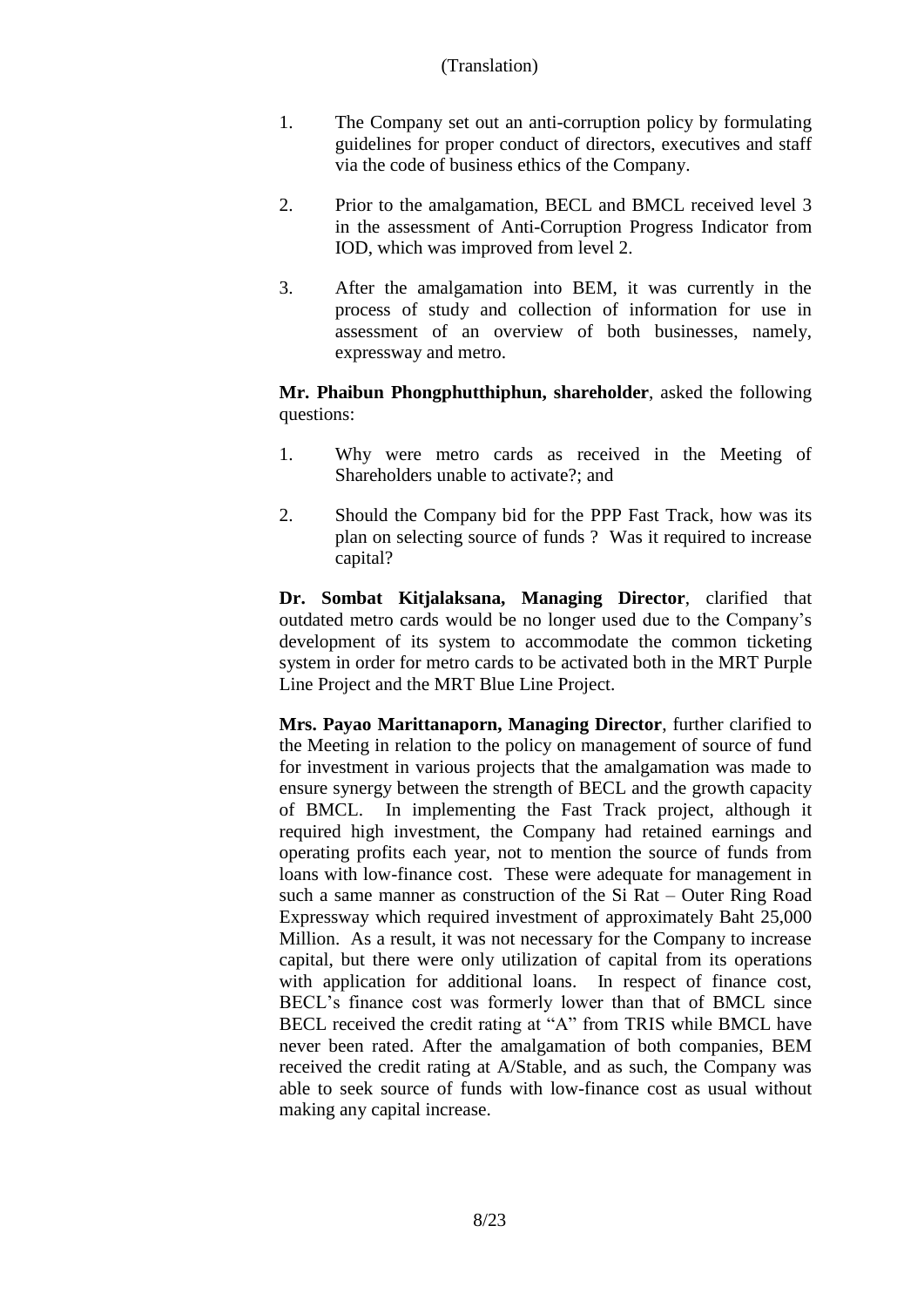**Mr. Somchai Suchartcharoenying, shareholders**, inquired about the Company's plan to issue debentures should the Company have such additional source of funds.

**Mrs. Payao Marittanaporn, Managing Director**, clarified that the Company would propose that the Meeting consider the issuance and offering for sale of debentures in Item 7. It was expected that the Company would offer for sale of debentures to institutional investors only because the interest on the debentures issued by the Company would be likely to be relatively low. Therefore, the institutional investors were able to bear such a low interest and would hold debentures in the long run. Instead, should it be offering for sale of debentures to individual investors, it would not attract a lot of interest from them.

**Mr. Somchai Suchartcharoenying, shareholders**, inquired about the revenue forecast to be derived by the Company after opening the Si Rat – Outer Ring Road Expressway Project and the MRT Purple Line Project for service.

**Mrs. Payao Marittanaporn, Managing Director**, clarified that it was expected that the Si Rat – Outer Ring Road Expressway Project would have the volume of vehicles using the service in the first year averaging approximately 88,000 trips per day, at the toll rate of Baht 50 (four-wheeled vehicles), and in respect of the MRT Purple Line Project, it was in accordance with the Concession Agreement.

No shareholders further made any inquiries or provided any opinions, the Chairman then informed the Meeting that no voting was required for this agenda item which represented a report on the operational results to the Meeting for acknowledgement.

The Meeting acknowledged the operational results of the Company for 2015.

## **Item 2 Consideration and approval of the statement of financial position and the statement of income for the year ended December 31, 2015**

The Chairman informed the Meeting that the Board of Directors considered the matter and deemed it appropriate to propose that the Meeting of Shareholders approve the statement of financial position and the statement of income for the year ended December 31, 2015, which were reviewed by the Audit Committee and the Board of Directors, and audited by the Company's auditor, per the details in the summary of financial information for 2015 as delivered to all shareholders in advance, together with the Notice of the Meeting.

The Chairman allowed shareholders to make inquiries and provide opinions.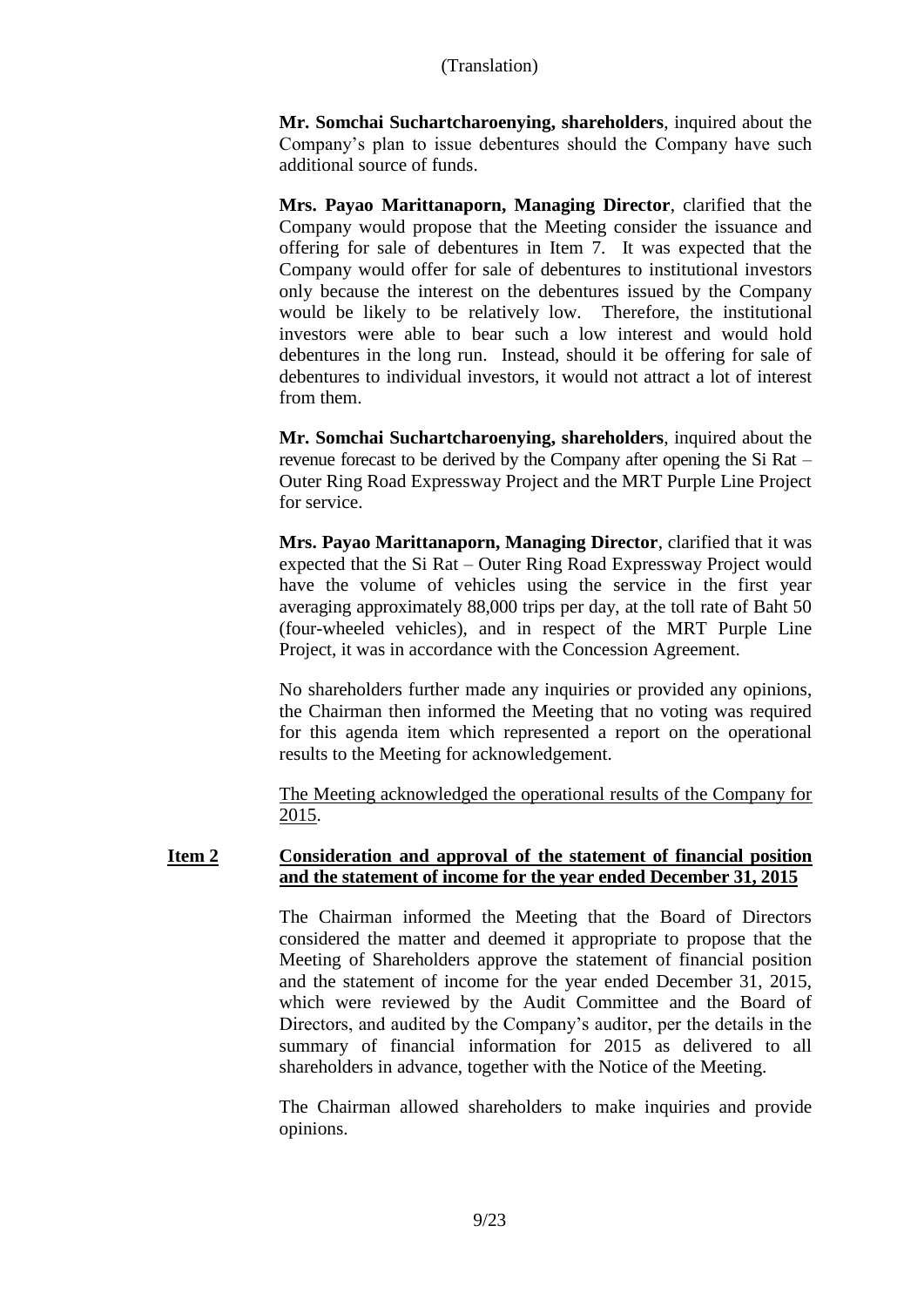**Mr. Torpong Vachanasvasti, shareholder**, made complimentary remarks to the Company's policy that upon comparison with the previous financial statements, after the amalgamation of both companies, the Company's direction was likely to be improved. As a result, the Company received the credit rating from TRIS at A/Stable. It was deemed that the financial statements indicated good operational results, the Company's financial position in the future would be improved accordingly.

No shareholders made any inquiries or provided any opinions, the Chairman then requested the Meeting to consider the matter.

**The Company Secretary** stated to the Meeting that this agenda item required approval by a majority vote of the shareholders who attended the Meeting and cast votes.

The Meeting considered and voted on this matter. The Company Secretary informed the Meeting that Mr. Vitoon Tejatussanasoontorn acted as proxy of shareholders for 1,695,749,647 votes, representing 1,695,706,370 favorable votes, -none- unfavorable vote, and 43,277 abstaining votes.

The Chairman announced the voting results as follows:

Total votes on this item: 10,709,672,697 votes

10,705,159,064 favorable votes, representing 99.9963 percent 390,522 unfavorable votes, representing 0.0036 percent 4,123,111 abstaining votes

The Meeting resolved, by a majority vote of the shareholders who attended the Meeting and cast votes, to approve the statement of financial position and the statement of income for the year ended December 31, 2015.

## **Item 3 Consideration and approval of the appropriation of profit and the dividend payment**

The Chairman requested Mrs. Payao Marittanaporn, Managing Director, to clarify the details of this matter to the Meeting.

**Mrs. Payao Marittanaporn, Managing Director**, clarified to the Meeting that the Company's unappropriated retained earnings under the separate financial statement as at December 31, 2015 amounted to Baht 4,611,032,491, the Company could therefore consider making dividend payment to the shareholders pursuant to Article 36 of the Articles of Association which prohibits the dividend payment from any money other than profit, and also prohibits the dividend payment in case the Company still have accumulated loss, whereby dividends shall be equally distributed according to the number of shares and subject to the approval of the shareholders' meeting.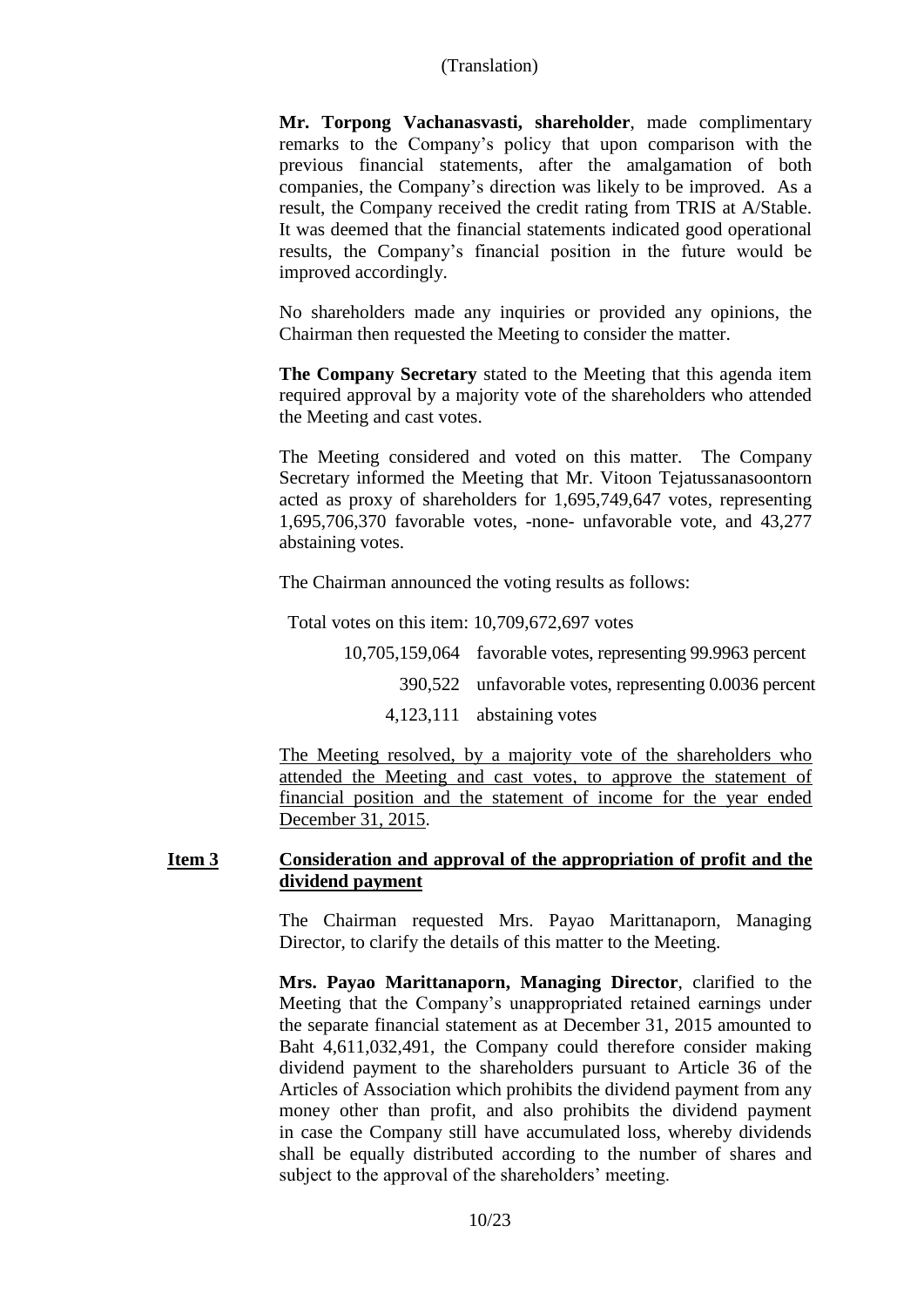Furthermore, according to Article 37 of the Articles of Association, the Company must appropriate to a reserve fund, from the annual net profit at least five percent of the annual net profit less the total accumulated loss brought forward (if any) until the reserve fund reaches an amount not less than 10 percent of its registered capital. The Company appropriated the profit as reserve fund in 2015 in the amount of Baht 490,000.

The details of the unappropriated retained earnings under the separate financial statements were shown on page 7, clause 2, Attachment 3 to the Notice of the Meeting. The Board of Directors' Meeting No. 1/2016 on February 25, 2016 considered the matter and deemed it appropriate to propose that the Meeting of Shareholders approve the dividend payment at the rate of Baht 0.07 per share, amounting to Baht 1,069.95 Million, out of the unappropriated retained earnings subject to tax at the rate of 23 percent, whereby individual shareholders were entitled to dividend tax credit in an amount equivalent to the dividend multiplied by twenty-three and divided by seventy-seven. In this regard, the record date for the right to receive dividend payment was Monday, April 18, 2016; the list of shareholders must be collected by closing the share register book for suspension of share transfer on Tuesday, April 19, 2016, with XD sign posted on Monday, April 11, 2016; and the dividend of 2015 must be paid on Friday, April 29, 2016 should the 2016 Annual Ordinary General Meeting of Shareholders approve the dividend payment.

The Chairman allowed shareholders to make inquiries and provide opinions.

No shareholders made any inquiries or provided any opinions, the Chairman then requested the Meeting to consider the matter.

**The Company Secretary** stated to the Meeting that this agenda item required approval by a majority vote of the shareholders who attended the Meeting and cast votes.

The Meeting considered and voted on this matter. The Company Secretary informed the Meeting that Mr. Vitoon Tejatussanasoontorn acted as proxy of shareholders for 1,695,749,647 votes, representing 1,695,706,370 favorable votes, -none- unfavorable vote, and 43,277 abstaining votes.

The Chairman announced the voting results as follows:

Total votes on this item 10,709,732,141 votes

- 10,708,712,653 favorable votes, representing 99.9958 percent
	- 442,239 unfavorable votes, representing 0.0041 percent
		- 577,249 abstaining votes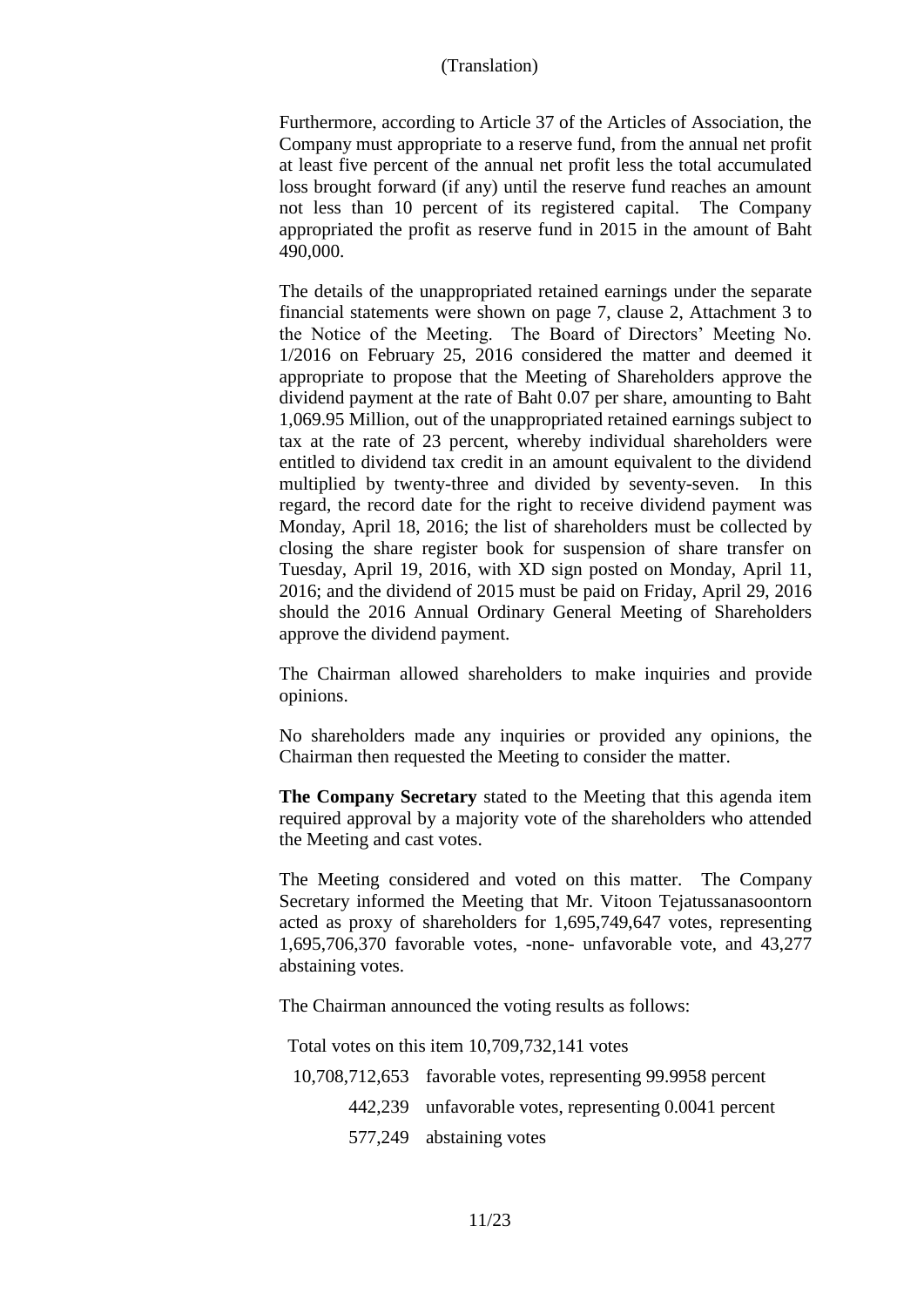The Meeting resolved, by a majority vote of the shareholders who attended the Meeting and cast votes, to approve making the dividend payment at the rate of Baht 0.07 per share, amounting to Baht 1,069,950,000, out of the unappropriated retained earnings subject to tax at the rate of 23 percent, whereby individual shareholders were entitled to dividend tax credit in an amount equivalent to the dividend multiplied by twenty-three and divided by seventy-seven. In this regard, the record date for the right to receive dividend payment was April 18, 2016; and the list of shareholders must be collected by closing the share register book for suspension of share transfer on April 19, 2016, with XD sign posted on April 11, 2016; and the dividend of 2015 must be paid on April 29, 2016.

## **Item 4 Consideration of the appointment of directors to replace those due to retire by rotation in the 2016 Annual Ordinary General Meeting of Shareholders**

The Chairman informed the Meeting that prior to proceeding with this agenda item, he and directors due to retire by rotation in the first year in this Meeting of Shareholders were excused from the Meeting until completion of the consideration of this agenda item. Mr. Plew Trivisvavet, Vice Chairman of the Board of Directors, was requested to preside over the Meeting on this agenda item.

**Mr. Plew Trivisvavet, Vice Chairman of the Board of Directors**, requested Gen. Chetta Thanajaro, Chairman of the Nomination and Remuneration Committee, to clarify this matter to the Meeting.

**Gen. Chetta Thanajaro, Chairman of the Nomination and Remuneration Committee**, clarified that Article 14 of the Articles of Association stipulated that at every annual general meeting, one-third of the number of directors must vacate their offices. The directors to retire during the first and second years following the registration of the company shall be drawn by lots, whereby the directors who have been in office for the longest term shall retire and may be re-elected.

In this 2016 Annual Ordinary General Meeting of Shareholders, six directors were due to retire in the first year by drawing lots, namely, 1. Dr. Virabongsa Ramangkura, 2. Gen. Sampao Choosri, 3. Mrs. Vallapa Assakul, 4. M.L. Prasobchai Kasemsant, 5. Mr. Werapong Suppasedsak, 6. Mr. Tana Janusorn.

The Nomination and Remuneration Committee's Meeting No. 1/2016 on February 23, 2016 considered the performance in the previous year of such six directors who were due to retire by rotation and deemed it appropriate to propose that the Board of Directors' Meeting consider proposing the same to the 2016 Annual Ordinary General Meeting of Shareholders to consider appointing such six directors who were due to retire by rotation, namely, 1. Dr. Virabongsa Ramangkura, 2. Gen. Sampao Choosri, 3. Mrs. Vallapa Assakul, 4. M.L. Prasobchai Kasemsant, 5. Mr. Werapong Suppasedsak, and 6. Mr. Tana Janusorn,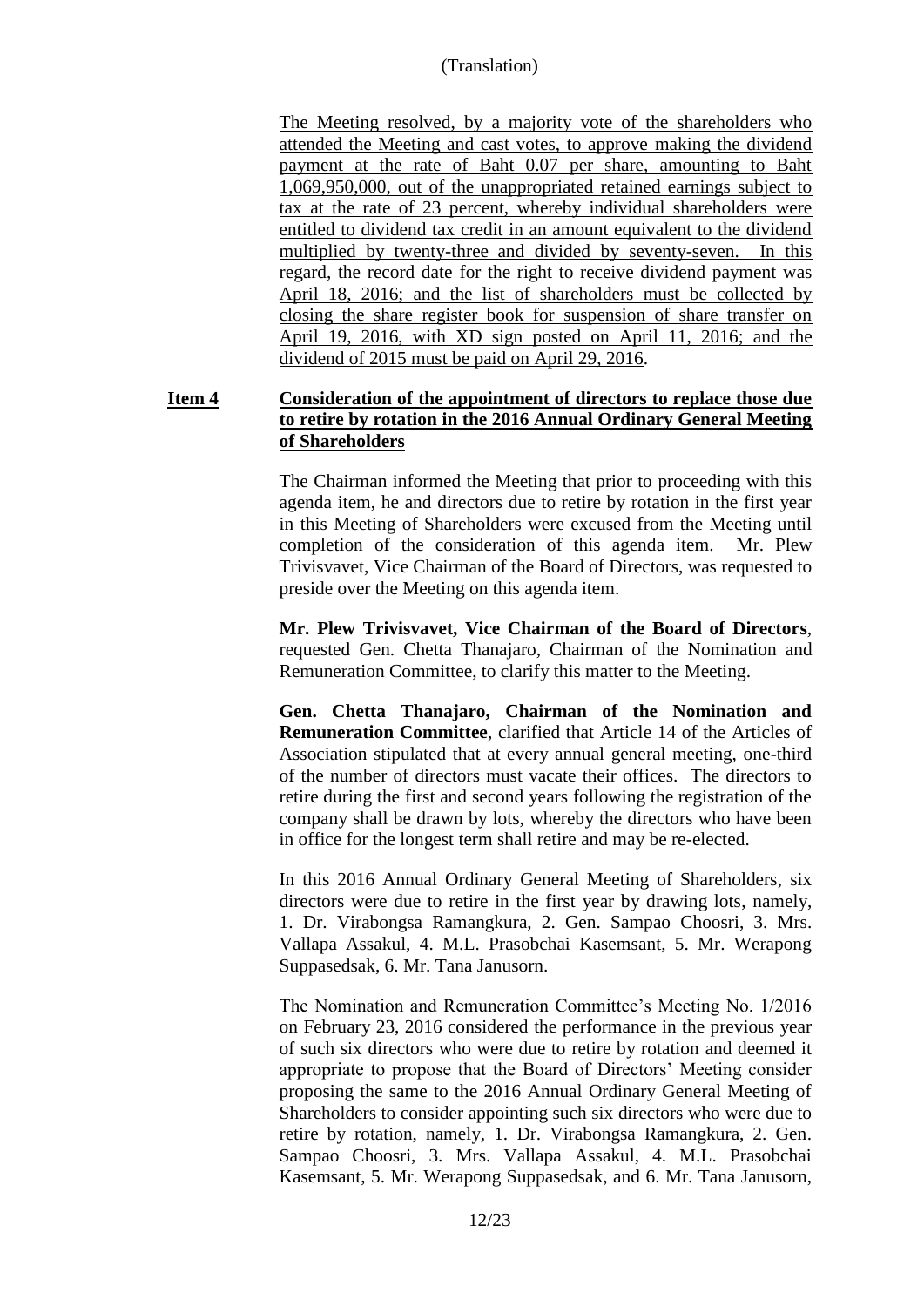to return to their office for another term. The profiles of such six directors were available on pages 9 - 24 of the Notice of the Meeting.

**Mr. Plew Trivisvavet, Vice Chairman of the Board of Directors**, added that the Board of Directors' Meeting, except those nominated directors, considered the matter and therefore deemed it appropriate to propose that the 2016 Annual Ordinary General Meeting of Shareholders re-elect such six directors to return to their office for another term, as proposed by the Nomination and Remuneration Committee.

The Chairman allowed shareholders to make inquiries and provide opinions.

No shareholders made any inquiries or provided any opinions, the Chairman then requested the Meeting to consider and vote for election of the six directors on an individual basis in accordance with the good corporate governance principles.

**The Company Secretary** stated to the Meeting that this agenda item would require approval by a majority vote of the shareholders who attended the Meeting and cast votes. In the interest of transparency in the vote counting which could be subsequently rechecked for this agenda item, for shareholders who attended the Meeting in person, the Company would collect the voting cards from the shareholders who attended the Meeting in person for the purpose of vote counting in accordance with the SEC practice; and for shareholders who had authorized their proxies, the Company would check the vote counting as indicated in the proxy forms.

The Meeting considered and voted on this matter. The Company Secretary informed the Meeting that Mr. Vitoon Tejatussanasoontorn acted as proxy of shareholders for 1,695,749,647 votes, with voting results as follows:

|    |                              | favorable<br>votes | unfavorable<br>votes | abstaining<br>votes |
|----|------------------------------|--------------------|----------------------|---------------------|
| 1. | Dr. Virabongsa<br>Ramangkura | 1,663,459,868      | 31,822,388           | 467,391             |
| 2. | Gen. Sampao<br>Choosri       | 1,663,715,913      | 31,866,548           | 167,186             |
| 3. | Mrs. Vallapa<br>Assakul      | 1,457,749,253      | 238,000,394          |                     |
| 4. | M.L. Prasobchai<br>Kasemsant | 1,485,992,365      | 209,714,005          | 43,277              |
| 5. | Mr. Werapong<br>Suppasedsak  | 1,522,207,593      | 173,542,054          |                     |
| 6. | Mr. Tana Janusorn            | 1,522,163,433      | 173,542,937          | 43,277              |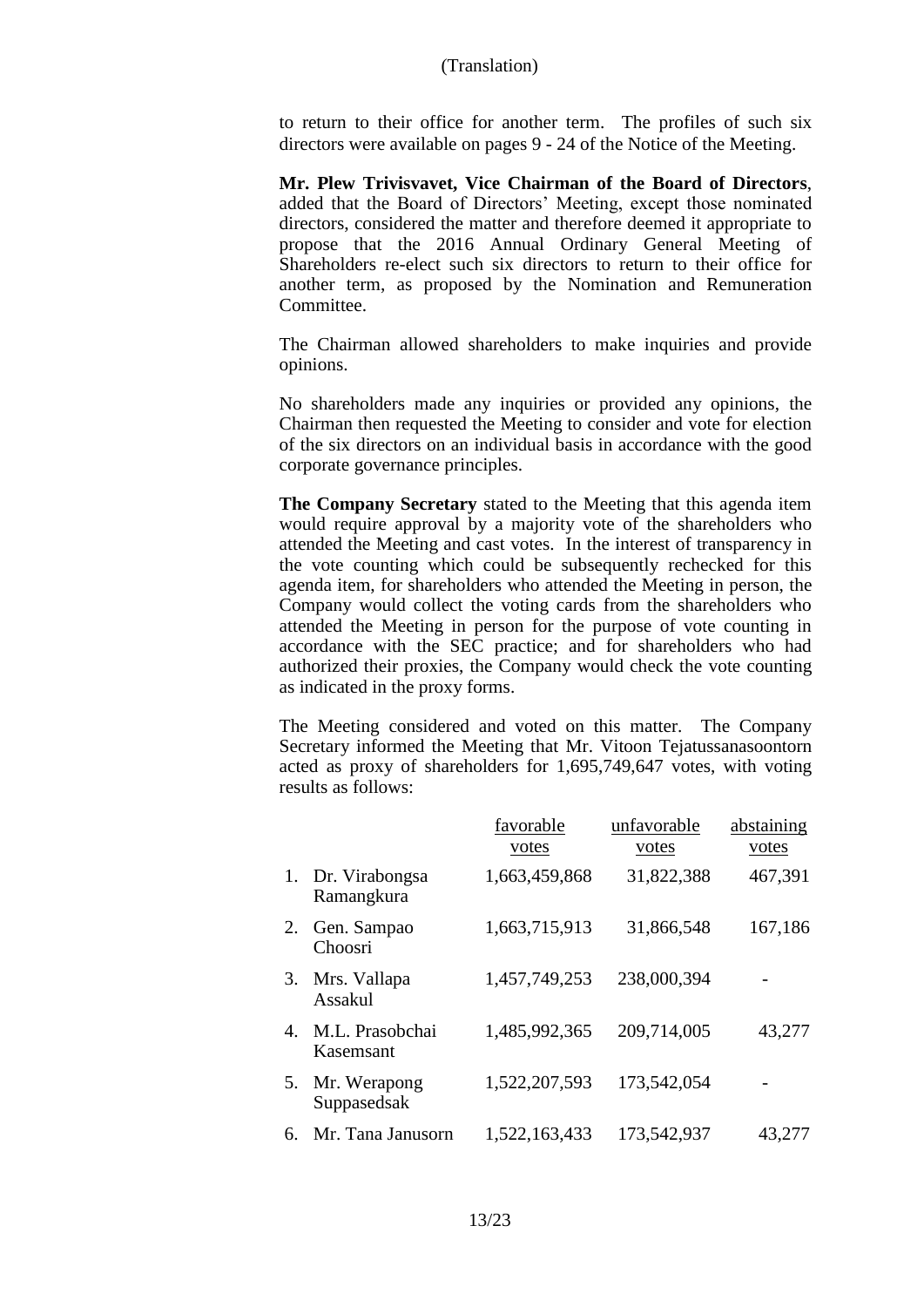The Chairman announced the voting results on an individual basis as follows:

1. Dr. Virabongsa Ramangkura

Total votes on this item: 10,709,896,754 votes

| 10,599,497,861 favorable votes, representing 98.9898 percent |
|--------------------------------------------------------------|
| 108,166,128 unfavorable votes, representing 1.0101 percent   |
| 2,232,765 abstaining votes                                   |

2. Gen. Sampao Choosri

Total votes on this item: 10,709,896,754 votes

- 10,595,245,218 favorable votes, representing 98.9406 percent 113,433,994 unfavorable votes, representing 1.0592 percent 1,209,042 abstaining votes
- 3. Mrs. Vallapa Assakul

Total votes on this item: 10,709,896,754 votes

- 9,678,874,101 favorable votes, representing 90.3815 percent
- 1,030,013,125 unfavorable votes, representing 9.6182 percent 988,728 abstaining votes
	- 20,800 votes of invalid voting cards, representing 0.0001 percent
- 4. M.L. Prasobchai Kasemsant

Total votes on this item: 10,709,896,754 votes

10,165,761,557 favorable votes, representing 94.9285 percent

543,095,467 unfavorable votes, representing 5.0714 percent

- 1,039,730 abstaining votes
- 5. Mr. Werapong Suppasedsak

Total votes on this item: 10,709,896,754 votes

- 10,201,951,359 favorable votes, representing 95.2664 percent 506,906,110 unfavorable votes, representing 4.7335 percent 1,039,285 abstaining votes
- 6. Mr. Tana Janusorn

Total votes on this item: 10,709,896,754 votes

10,207,070,031 favorable votes, representing 95.3145 percent 501,756,599 unfavorable votes, representing 4.6854 percent 1,070,124 abstaining votes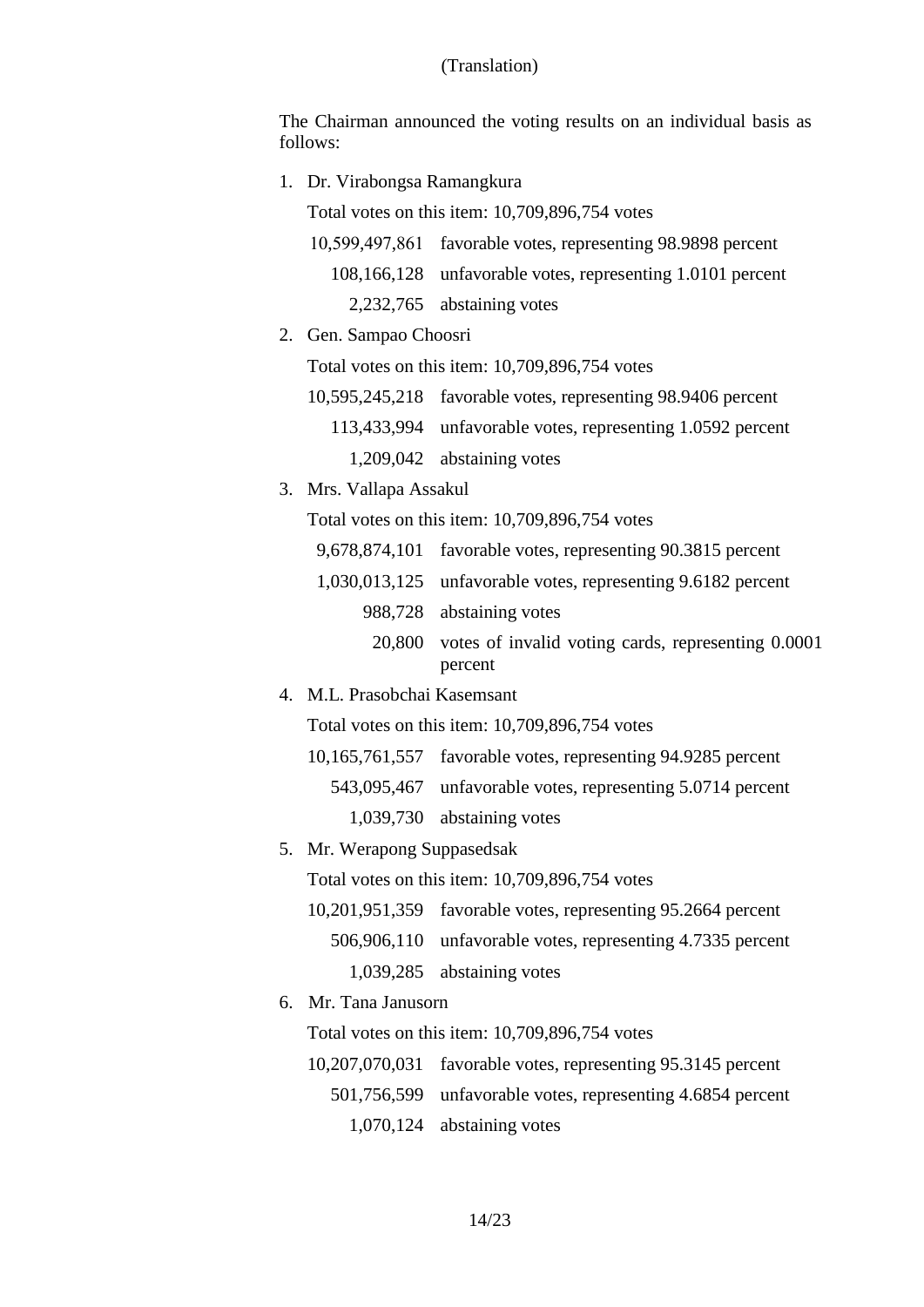The Chairman thanked the Meeting for such confidence and resolution for approval of all six directors to return to their office for another term.

The Chairman then invited such six directors to return to the Meeting.

The Meeting resolved, by a majority vote of the shareholders who attended the Meeting and cast votes, to approve the appointment of Dr. Virabongsa Ramangkura, Gen. Sampao Choosri, Mrs. Vallapa Assakul, M.L. Prasobchai Kasemsant, Mr. Werapong Suppasedsak, and Mr. Tana Janusorn, the directors who were due to retire by rotation, to return to their office for another term.

#### **Item 5 Consideration of the determination of remuneration for directors**

The Chairman requested Gen. Chetta Thanajaro, Chairman of the Nomination and Remuneration Committee, to clarify this matter to the Meeting.

**Gen. Chetta Thanajaro, Chairman of the Nomination and Remuneration Committee**, clarified that Article 15 of the Articles of Association stipulates that directors have the right to receive remuneration from the Company in the form of honorarium, meeting allowances, consideration, bonus or other benefits in other forms, in accordance with the Articles of Association or with the approval of the shareholders in the shareholders' meeting, which may be a fixed amount or in accordance with the rules and may be periodically fixed or permanently fixed until changed. Directors may receive per diem, welfares and expense reimbursement according to the Company's regulations.

The Company has considered proper remuneration for directors based on the criteria for consideration of remuneration for directors as follows:

- 1. Remuneration shall be appropriate for and in line with the scope of duties and responsibilities of each director, e.g., as Chairman of the Board of Directors, chairman of each subcommittee and member of the Executive Board, the Audit Committee, the Nomination and Remuneration Committee and the Corporate Governance and Risk Management Committee, who shall receive additional remuneration for such position.
- 2. The level of remuneration shall be sufficient to attract and retain knowledgeable and qualified directors to perform duties for the Company.
- 3. The elements of remuneration are clear, transparent and easy to understand.
- 4. The remuneration shall be considered by the Nomination and Remuneration Committee.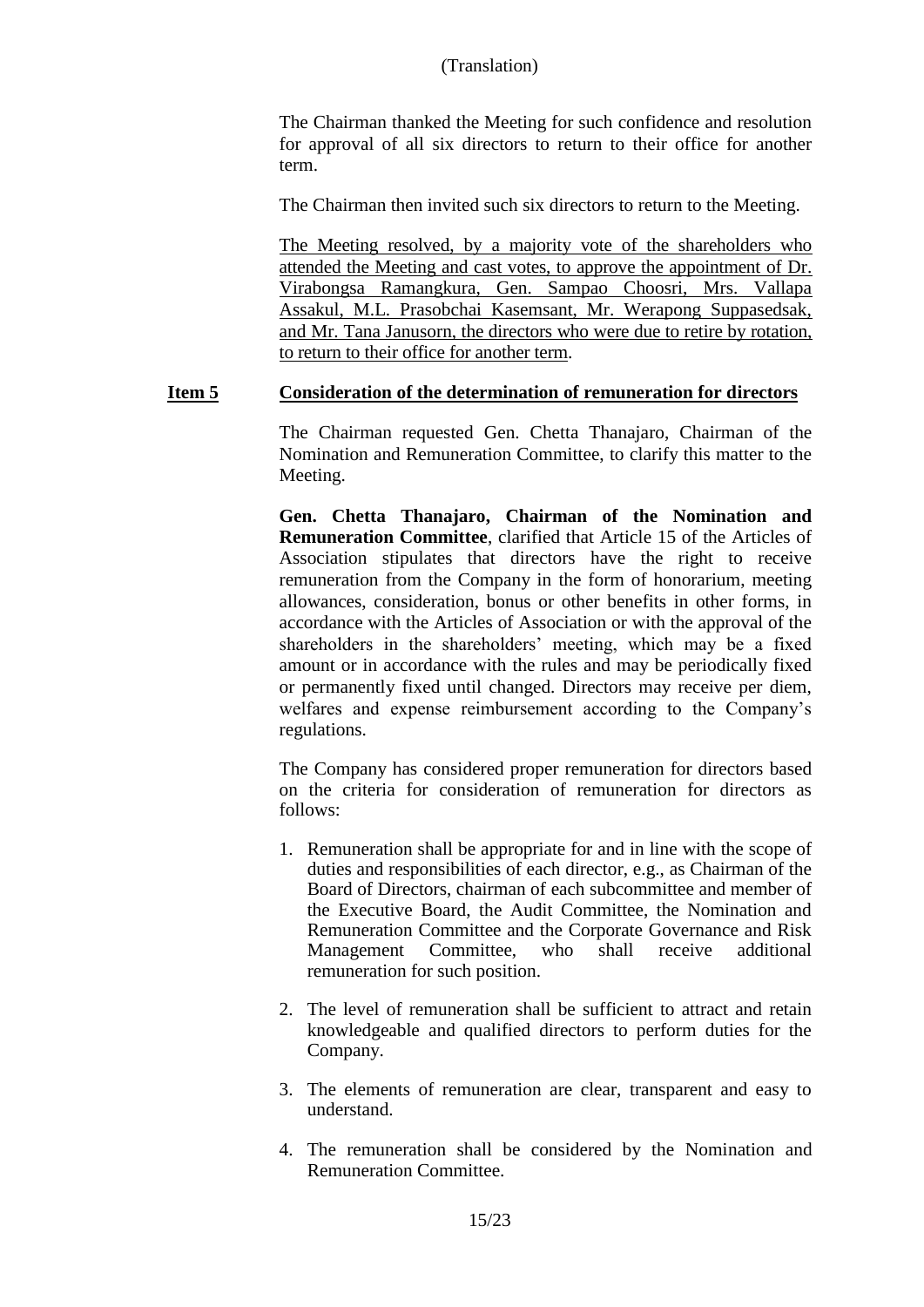As for remuneration for directors for 2016, the Nomination and Remuneration Committee deemed it appropriate to propose that the Board of Directors' Meeting consider proposing the same to the 2016 Annual Ordinary General Meeting of Shareholders for approval of remuneration for directors, as follows:

- 1. Bonus for directors for 2015 in the amount not exceeding Baht 19.25 Million;
- 2. Remuneration for directors for 2016 in the amount not exceeding Baht 18 Million.

The Board of Directors considered and deemed it appropriate to propose this matter to the 2016 Annual Ordinary General Meeting of Shareholders for approval of the remuneration for directors as proposed by the Nomination and Remuneration Committee.

The Chairman allowed shareholders to make inquiries and provide opinions.

No shareholders made any inquiries or provided any opinions, the Chairman then requested the Meeting to consider the matter.

**The Company Secretary** stated to the Meeting that this agenda item would require approval by not less than two-thirds of the total number of votes of the shareholders who attended the Meeting.

The Meeting considered and voted on this matter. The Company Secretary informed the Meeting that Mr. Vitoon Tejatussanasoontorn acted as proxy of shareholders for 1,695,749,647 votes, representing 1,498,622,898 favorable votes, 197,126,749 unfavorable votes, and -none- abstaining vote.

The Chairman announced the voting results as follows:

Total votes on this item: 10,710,090,769 votes

- 10,504,777,495 favorable votes, representing 98.0829 percent
	- 203,101,435 unfavorable votes, representing 1.8963 percent
		- 2,211,839 abstaining votes, representing 0.0206 percent

The Meeting resolved, by not less than two-thirds of the total number of votes of the shareholders who attended the Meeting, to approve the remuneration for directors as proposed by the Nomination and Remuneration Committee, as follows:

- 1. Bonus for directors for 2015 in the amount not exceeding Baht 19,250,000;
- 2. Remuneration for directors for 2016 in the amount not exceeding Baht 18,000,000.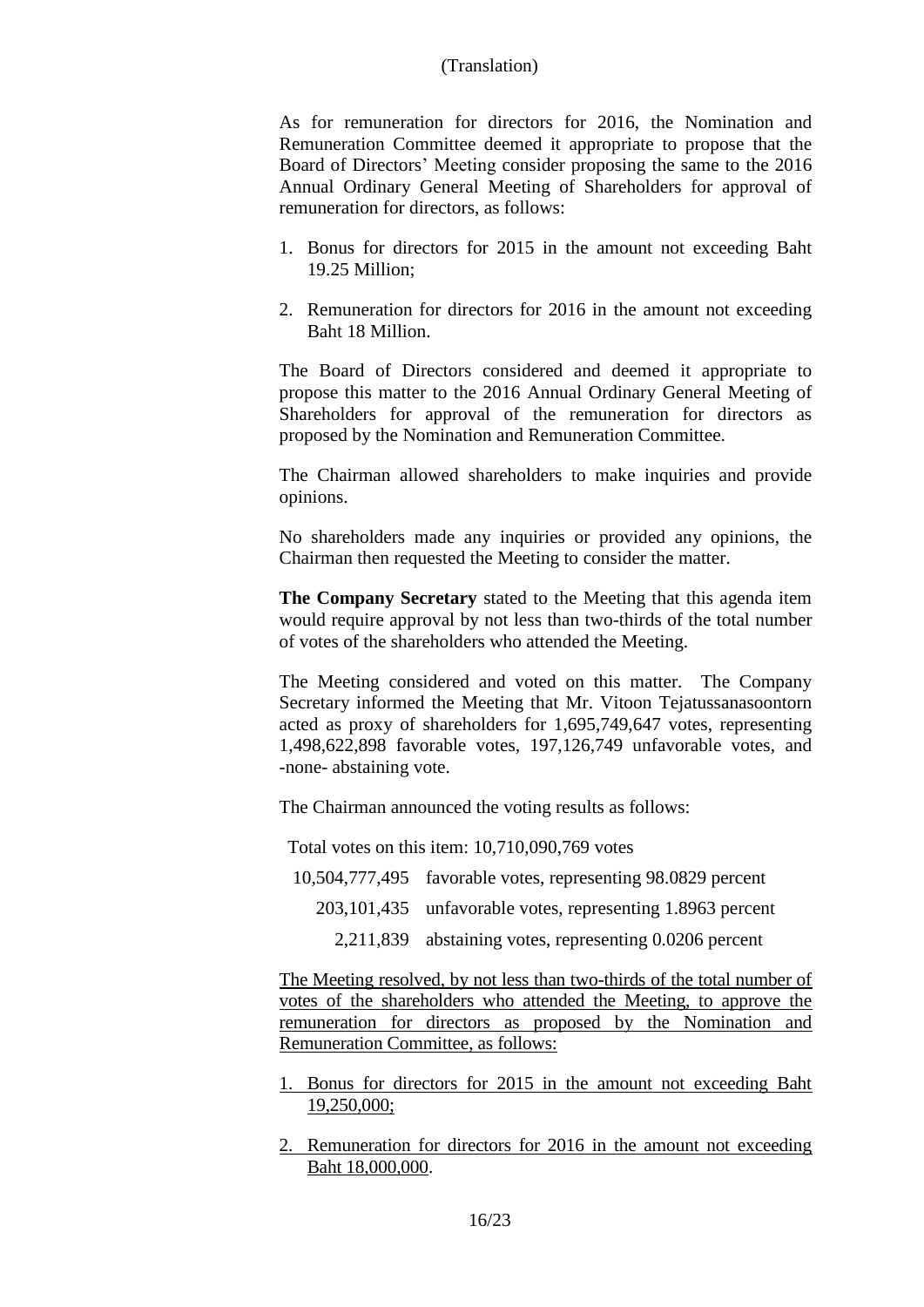## **Item 6 Consideration of the appointment of auditor and fixing of remuneration**

The Chairman requested Mr. Vitoon Tejatussanasoontorn, Chairman of the Audit Committee, to make clarification on the appointment of auditor and the fixing of remuneration to the Meeting.

**Mr. Vitoon Tejatussanasoontorn, Chairman of the Audit Committee**, clarified that the Audit Committee's Meeting, along with the management, jointly considered the qualifications of the auditor in respect of the reliability, independence, knowledge and experience in audit performance, capacity to provide advice on accounting standards and certification of the financial statements in a timely manner, and resolved to propose this matter to the Board of Directors to consider proposing to the 2016 Annual Ordinary General Meeting of Shareholders for consideration, as follows:

1) Either of the auditors from EY Office Limited, namely, Miss Waraporn Prapasirikul or Miss Siraporn Ouaanunkun or Miss Rungnapa Lertsuwankul of EY Office Limited be appointed as the Company's auditor for 2016, who shall be authorized to audit and sign for certification of the Company's financial statements for 2016.

The proposed auditors had neither relationship with nor interest in the Company or its subsidiaries, executives, major shareholders or their related persons.

2) Auditing fee be fixed in the amount not exceeding Baht 2,505,000.

When compared to the average auditing fees of other listed companies in the same sector, the Company's auditing fee was reasonable. The Company coordinated with three other auditing firms of equal repute, namely, PricewaterhouseCoopers ABAS Limited, Deloitte Touche Tohmatsu Jaiyos Co., Ltd., and KPMG Phoomchai Audit Co., Ltd., and all three of them refused to submit their auditing proposals due to their limited manpower.

In the previous accounting year, the Company and its subsidiaries did not incur any non-audit service fee of EY Office Limited or any business related to the auditor and EY Office Limited.

The Board of Directors resolved to propose that the Ordinary General Meeting of Shareholders consider approving the appointment of auditor and fixing the remuneration as proposed by the Audit Committee.

The Chairman allowed shareholders to make inquiries and provide opinions.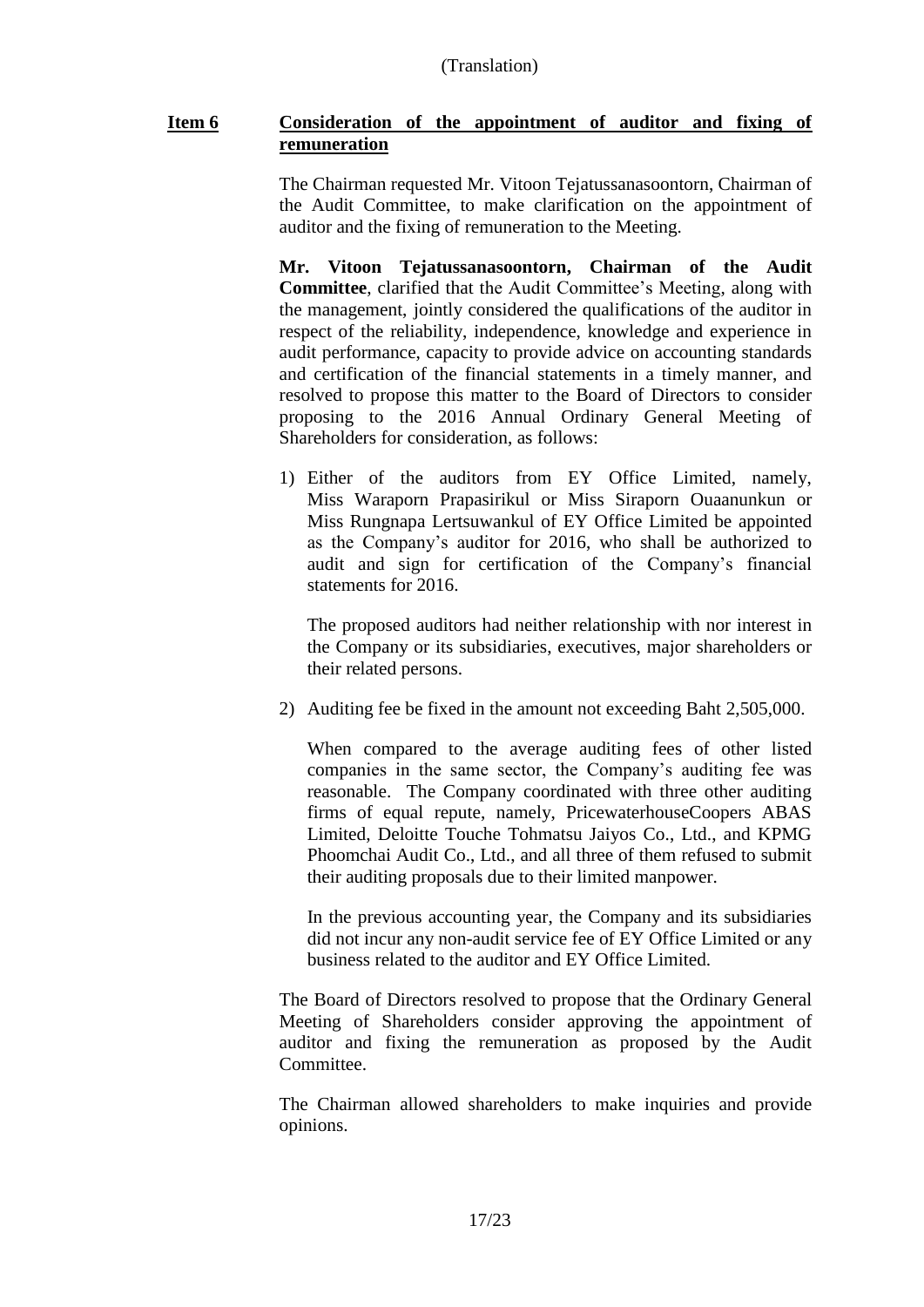**Mr. Supoj Ouachailertkul, shareholder**, inquired and suggested as follows:

- 1) As for the remuneration for auditor for 2016 as proposed in the amount not exceeding Baht 2,505,000, whether it had already included the auditing fee of the subsidiaries or not;
- 2) The remuneration for auditor, both before and after amalgamation, should be shown in support of consideration to ensure clarity and acknowledgement as to whether it was higher or not, which normally, it should be declined;
- 3) The Company was suggested to consider allowing local auditing firms to make price proposal, in order to promote local business, with possible lower remuneration for auditor.

## **Mr. Vitoon Tejatussanasoontorn, Chairman of the Audit Committee**, clarified as follows:

- 1) Such proposed remuneration for auditor did not include those of the subsidiaries, namely, the auditing fee in the previous year of Northern Bangkok Expressway Company Limited (NECL) amounted to Baht 332,000, and that of Bangkok Metro Networks Limited (BMN) amounted to Baht 985,000.
- 2) When compared to the auditing fee before the amalgamation between BECL and BMCL, it amounted to Baht 2,446,000, which increased by approximately Baht 59,000, representing 2.4 percent, which was reasonable. It was therefore considered acceptable. Moreover, when compared to other companies in transportation business sector, such as, BTS, the remuneration for auditor amounted to more than Baht 3 Million, and AOT, the remuneration for auditor amounted to more than Baht 4 Million. In this regard, the Audit Committee then approved the remuneration as proposed.

**The Chairman** added that he agreed with the shareholder's suggestion in granting opportunity for local auditing firms with the potential to improve their auditing standards to be equal to large-sized auditing firms for price proposal.

No shareholders further made any inquiries or provided any opinions, the Chairman then requested the Meeting to consider the matter.

**The Company Secretary** stated to the Meeting that this agenda item would require approval by a majority vote of the shareholders who attended the Meeting and cast votes.

The Meeting considered and voted on this matter. The Company Secretary informed the Meeting that Mr. Vitoon Tejatussanasoontorn acted as proxy of shareholders for 1,695,749,647 votes, representing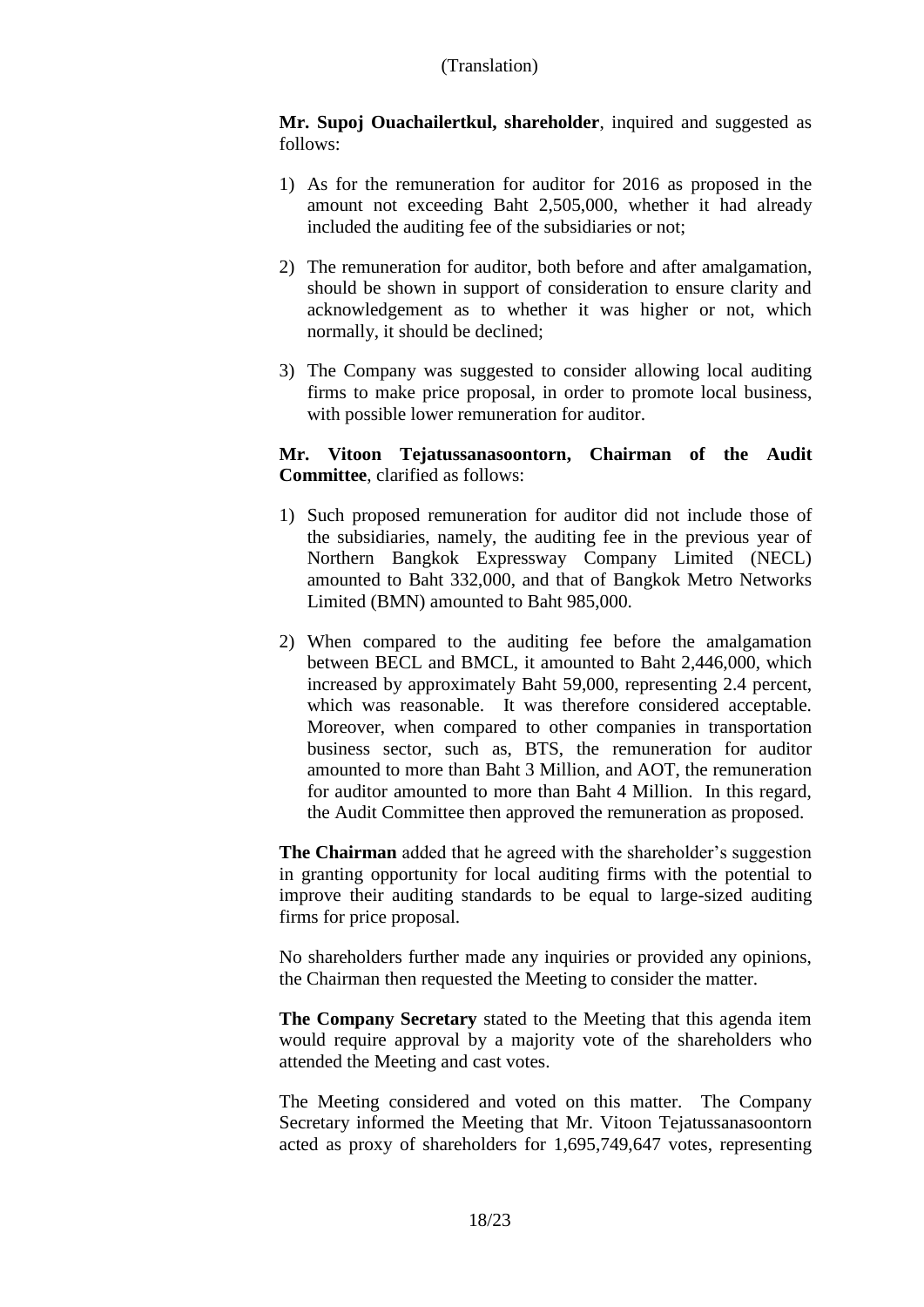1,498,790,967 favorable votes, 196,958,680 unfavorable votes, and -none- abstaining vote.

The Chairman announced the voting results as follows:

Total votes on this item: 10,710,308,667 votes

- 10,506,270,862 favorable votes, representing 98.1069 percent 202,728,100 unfavorable votes, representing 1.8930 percent
	- 1,309,705 abstaining votes

The Meeting resolved, by a majority vote of the shareholders who attended the Meeting and cast votes, to approve the appointment of either Miss Waraporn Prapasirikul or Miss Siraporn Ouaanunkun or Miss Rungnapa Lertsuwankul of EY Office Limited as the Company's auditor for 2016, who shall be authorized to audit and sign for certification of the Company's financial statements for 2016, with the remuneration not exceeding Baht 2,505,000.

## **Item 7 Consideration of the issuance and offering for sale of debentures**

The Chairman requested Mrs. Payao Marittanaporn, Managing Director, to clarify this matter to the Meeting.

**Mrs. Payao Marittanaporn, Managing Director**, clarified to the Meeting that currently, the Company's bank loans amounted to Baht 39,764 Million with its project under construction, namely, the Si Rat - Outer Ring Road Expressway Project, which had been supported by the source of funds from banks.

As the finance cost in the bond market during this time dramatically decreased and the money supply in the market remained high, and as such, it was suitable to issue debentures to minimize the Company's finance cost and risks from fluctuations of long-term loan interest rates.

Therefore, this was to introduce the Company to investors in its capacity as debenture issuer and provide an alternative fund-raising source, as well as manage risk of reliance on a single source of funds from financial institutional lenders.

The Board of Directors' Meeting resolved to propose that the Ordinary General Meeting of Shareholders grant approval for the Company to issue and offer for sale the secured and/or unsecured debentures in the total amount and the outstanding principal value of the debentures not exceeding Baht 48,000 Million, per the details as described on pages 27-28 of the Notice of the Ordinary General Meeting of Shareholders.

The Chairman allowed shareholders to make inquiries and provide opinions.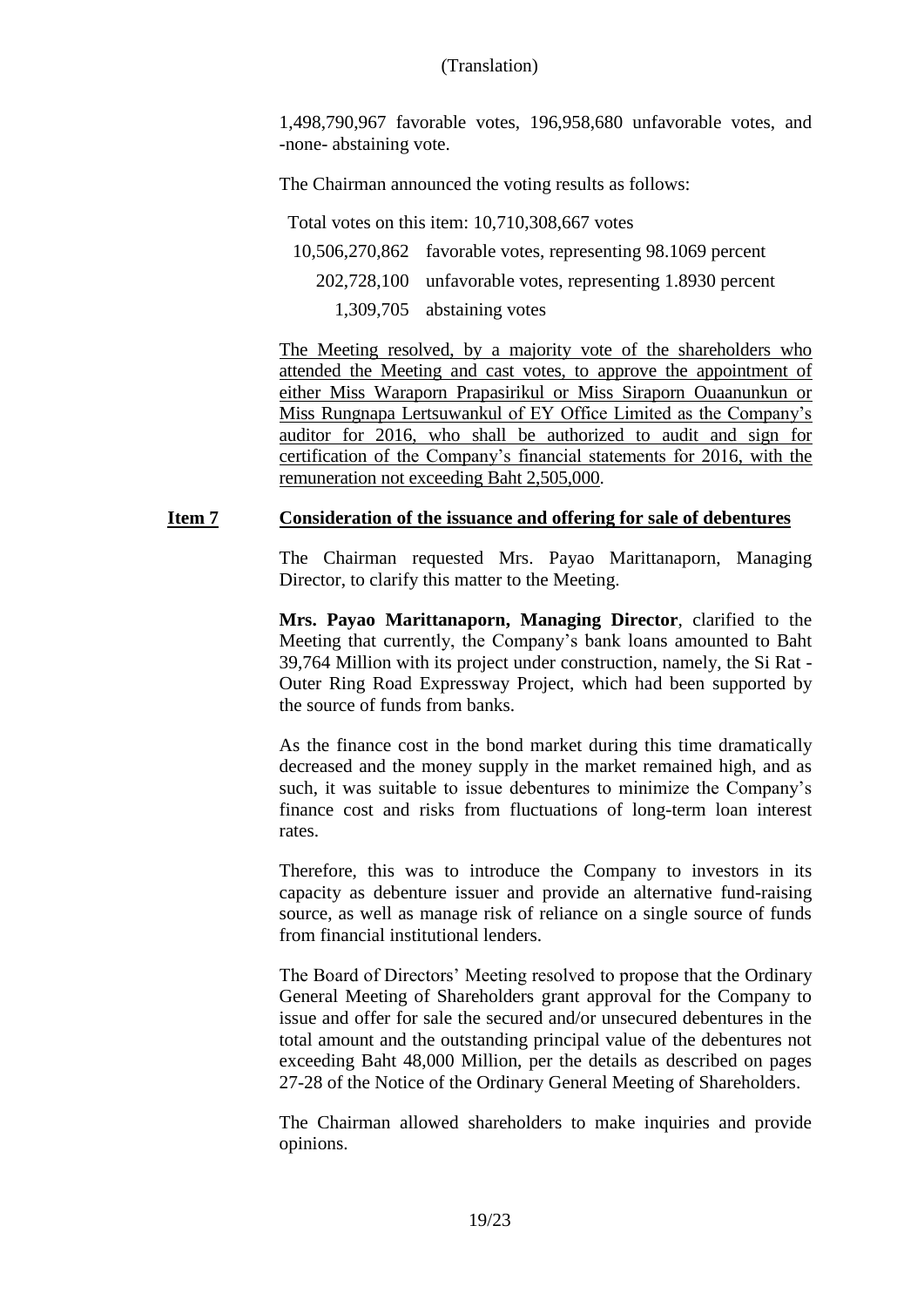**Mrs. Thipaporn Unsiri, representative of shareholders' right protection volunteers**, inquired that the Company currently had its outstanding debts in the amount of Baht 39,764 Million, and in this agenda item, the Company would offer to issue debentures in the amount of Baht 48,000 Million, in what project would the difference of approximately Baht 8,000 Million would be used for investment?

**Mrs. Payao Marittanaporn, Managing Director**, clarified that the Company's current debts amounted to approximately Baht 40,000 Million, with the construction projects requiring funds, divided into construction costs for the Si Rat - Outer Ring Road Expressway Project in the amount of approximately Baht 6,000 Million, and investments in the MRT Purple Line Project in the amount of approximately Baht 2,000 Million, totaling approximately Baht 48,000 Million.

In issuing debentures, the interest rate would be based on the interest rate of government bond, plus the increased difference, depending on the credit rating of the debenture issuer and situation of the interest condition at such time. The current interest rate of government bond with a term of 10 years was at 1.55 percent. The Company was interested in offering for sale of debentures to institutional investors, due to a relatively low interest rate, in which individual investors might not be interested. Institutional investors, such as, insurance companies, various funds, were interested in investing in companies issuing debentures with credit rating at A, and also had its policy on long-term shareholding.

No shareholders further made any inquiries or provided any opinions, the Chairman then requested the Meeting to consider the matter.

**The Company Secretary** stated to the Meeting that this agenda item would require approval by not less than three-fourths of the total number of votes of the shareholders who attended the Meeting and were eligible to vote.

The Meeting considered and voted on this matter. The Company Secretary informed the Meeting that Mr. Vitoon Tejatussanasoontorn acted as proxy of shareholders for 1,695,749,647 votes, representing 1,497,270,658 favorable votes, 198,311,803 unfavorable votes, and 167,186 abstaining votes.

The Chairman announced the voting results as follows:

Total votes on this item: 10,710,438,583 votes

Total votes eligible to vote in this item: 10,710,438,583 votes

10,483,158,978 favorable votes, representing 97.8779 percent

226,132,368 unfavorable votes, representing 2.1113 percent

1,130,017 abstaining votes, representing 0.0105 percent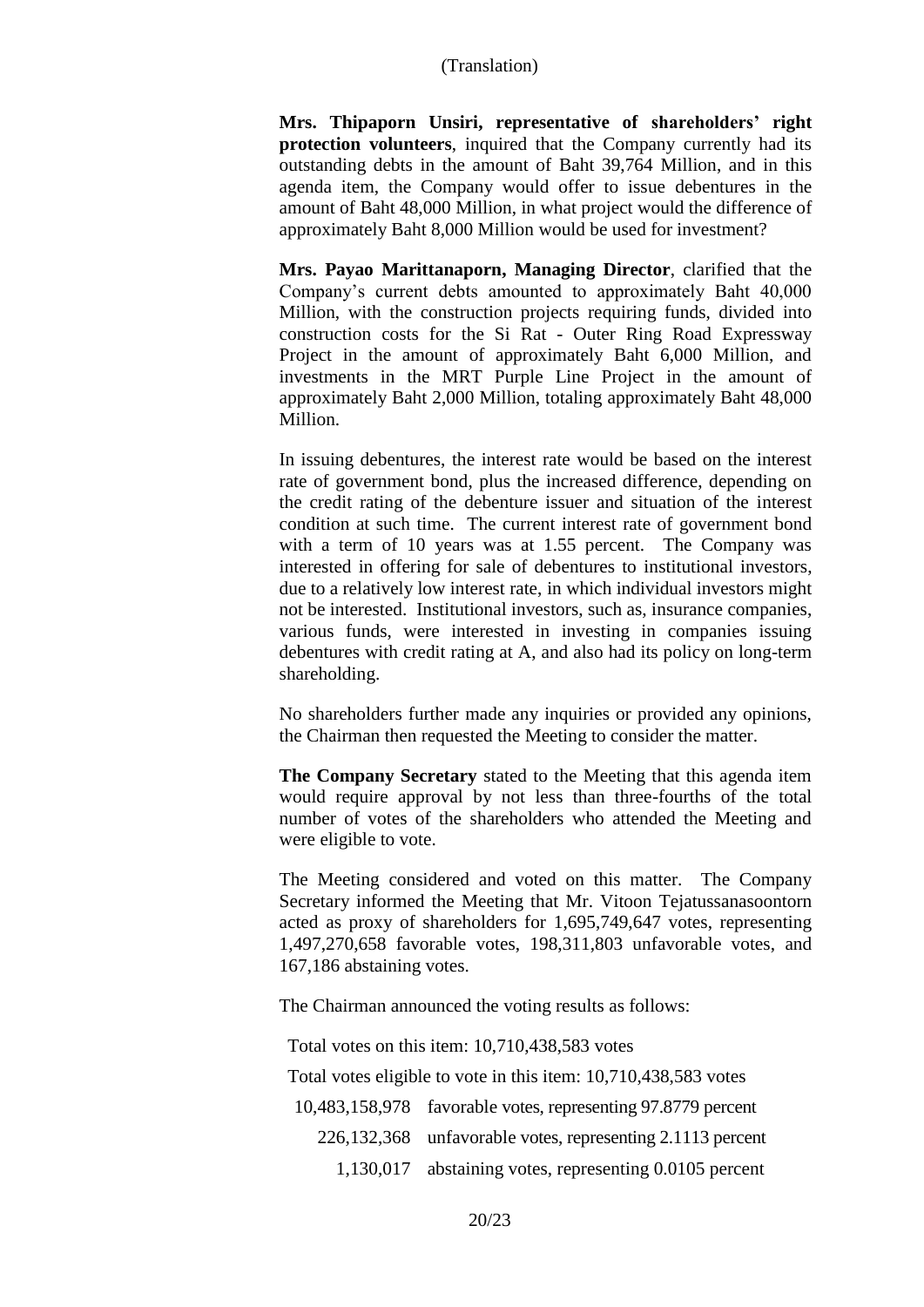17,220 votes of invalid voting cards, representing 0.0001 percent

The Meeting resolved, by not less than three-fourths of the total number of votes of the shareholders who attended the Meeting and were eligible to vote, to approve the Company's issuance and offering for sale of secured and/or unsecured debentures, whereby the total amount and the outstanding principal value of the debentures shall not exceed Baht 48,000 Million.

#### **Item 8 Other matters**

The Chairman allowed shareholders to further ask questions and provide opinions.

**Mr. Torpong Vachanasvasti, shareholder**, inquired of the Chairman's opinion as to whether the current exchange rate of USD at approximately Baht 35 was reasonable.

**The Chairman** opined that he could not answer the shareholder's inquiry whether such exchange rate was reasonable as it was difficult to match any theory. However, the current account should be zero, namely, it would be considered not good should the current account be positive or negative. The good exchange rate would balance the current account in the long run, which would require management by the government.

**Mr. Chavalit Praweenworakul, shareholder**, suggested the Company consider selecting any places along the MRT route for convening the following shareholders' meetings, in order to ensure convenient travel and promote the Company's business.

**The Chairman** said that the Company would take such suggestion into consideration.

**Mr. Thawee Leesirichaikul, shareholder**, made complimentary remarks to the successful amalgamation, and also notified of problems suffered by passengers resulting from obstruction and flooding during raining at Thailand Cultural Centre Station.

**The Chairman** said that the Company would take such matter into consideration and would further coordinate with relevant agencies.

**Mr. Theeraphan Tachasirinugune, director as MRTA's representative**, informed the Meeting that he was pleased to further follow up and solve such problems.

**Mr. Sakda Tangsaksathit, shareholder**, inquired as to the schedule for issuance of new debentures.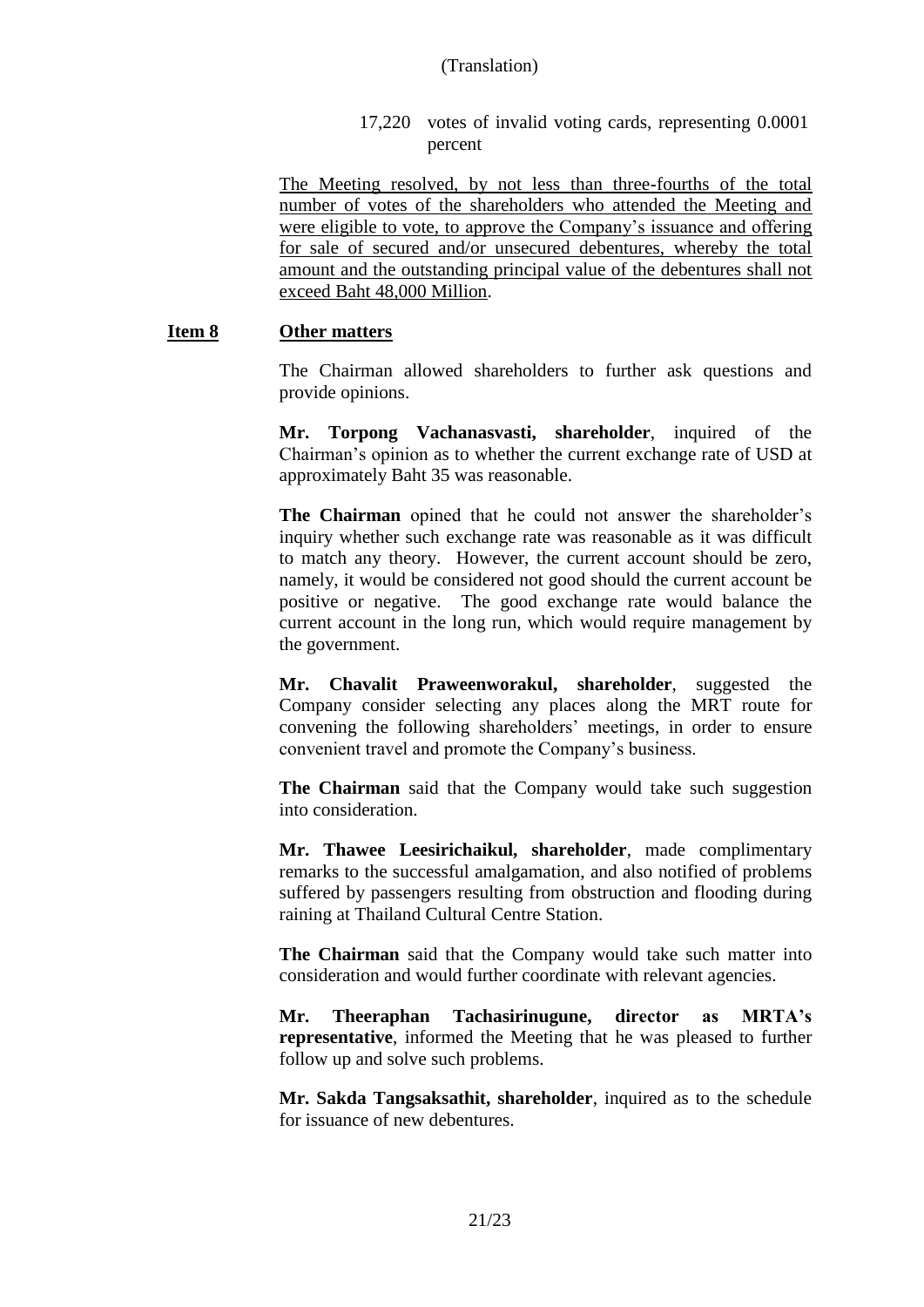**Mrs. Payao Marittanaporn, Managing Director**, clarified that the debentures would be gradually issued, and it was expected to be offered for sale by the third quarter of 2016.

**Mr. Narit Sukloet, shareholder**, inquired about progress of the renewal of the concession period of the Second Stage Expressway System Project which would nearly end, and should the concession period be not renewed, how it would affect the Company?

**Mrs. Payao Marittanaporn, Managing Director**, clarified that with respect to the concession period of the Second Stage Expressway System Project which would end in 2020, the Company gave a letter to EXAT notifying its intention to renew the concession period, and EXAT was in the study process, and it was expected to enter into a negotiation soon. In this regard, the Company had already conducted a study on possible impact should it be not granted renewal of the concession period, namely, its revenue would decrease by approximately Baht 5,000 Million, but it would be compensated by revenue from the Si Rat - Outer Ring Road Expressway, with the expectation that the volume of service users would be approximately 150,000 - 180,000 trips per day, thereby bringing the total revenue to approximately Baht 3,000 Million.

**Dr. Boontium Khamapirad, shareholder**, agreed with the domestic investment in construction of hi-speed train which Thailand had sufficient potential in investment and construction.

**Miss Nopporn Channarong, shareholder**, inquired of a safety measure to prevent terrorism in metro system.

**Dr. Sombat Kitjalaksana, Managing Director**, clarified that problem on terrorism was the national issue. The Company, as an end service provider, fully coordinated with the government sector in such prevention. In practice, the Company regularly arranged for major drills, which were considered national drills, after midnight.

**Mr. Jatuphon Jitraphong, proxy**, provided suggestion on the use of the metro service, given the service users' behavior more addicted to social network; they often used their communication device on the metro, which sometimes bothered other service users. He then suggested that the Company arrange for warning signs for service users in using communication device on the metro during rush hours.

**Mr. Chatchai Khunngam, shareholder**, asked the Chairman to summarize the economic overview.

**The Chairman** summarized Thailand economic overview in respect of investment in large infrastructure projects, as follows:

1. The government should invest more in large infrastructure projects, as Thailand had accumulated savings in a large amount during the